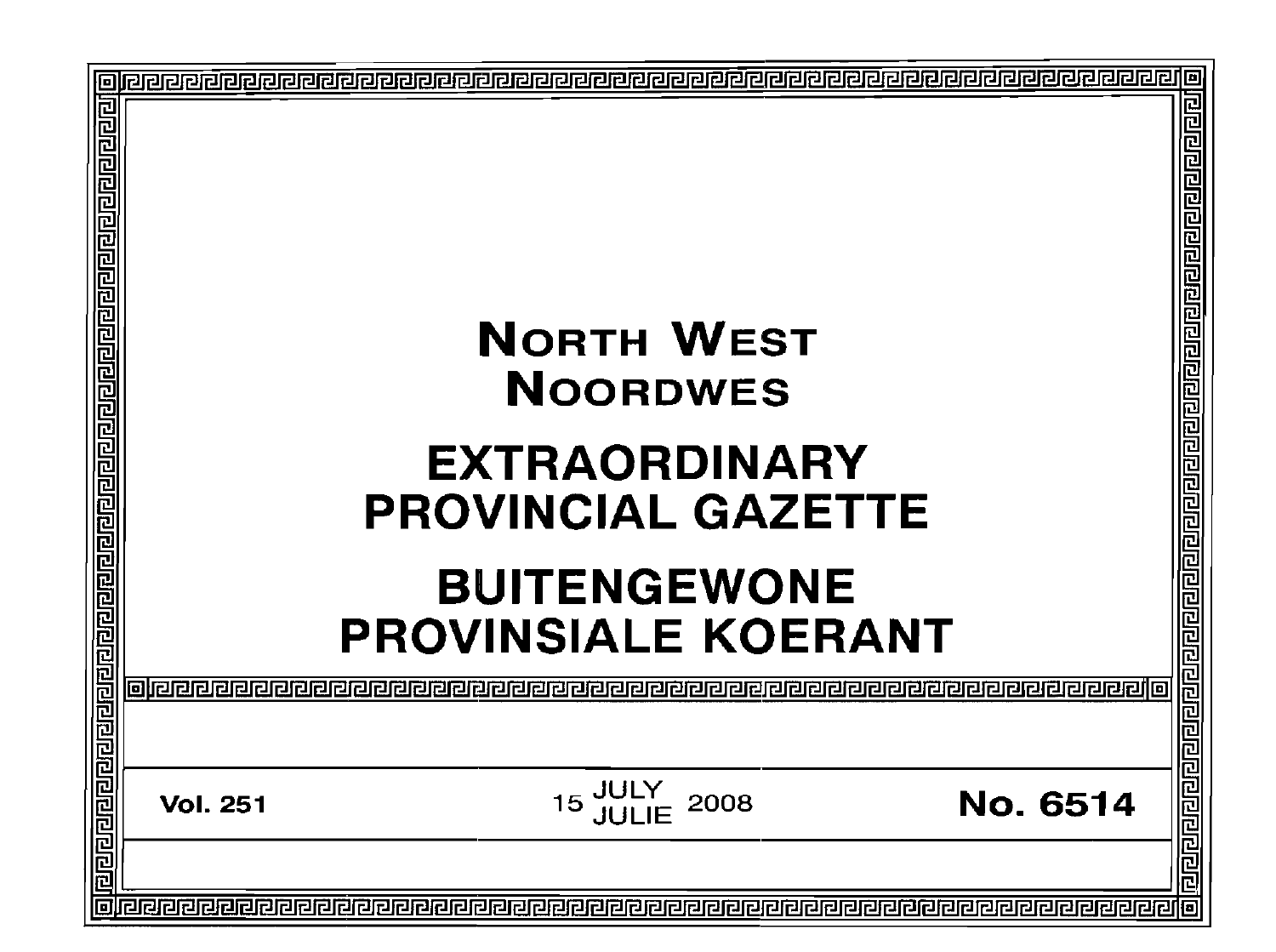| <b>CONTENTS • INHOUD</b> |  |
|--------------------------|--|
|--------------------------|--|

 $\mathbf{r}$ 

| No. |                                                                                                       | Page<br>No. | Gazette<br>No. |
|-----|-------------------------------------------------------------------------------------------------------|-------------|----------------|
|     | <b>PREMIER'S NOTICE</b>                                                                               |             |                |
|     | North West Traditional Leadership and Governance Act (2/2005): Reconstitution of traditional Councils |             | 6514           |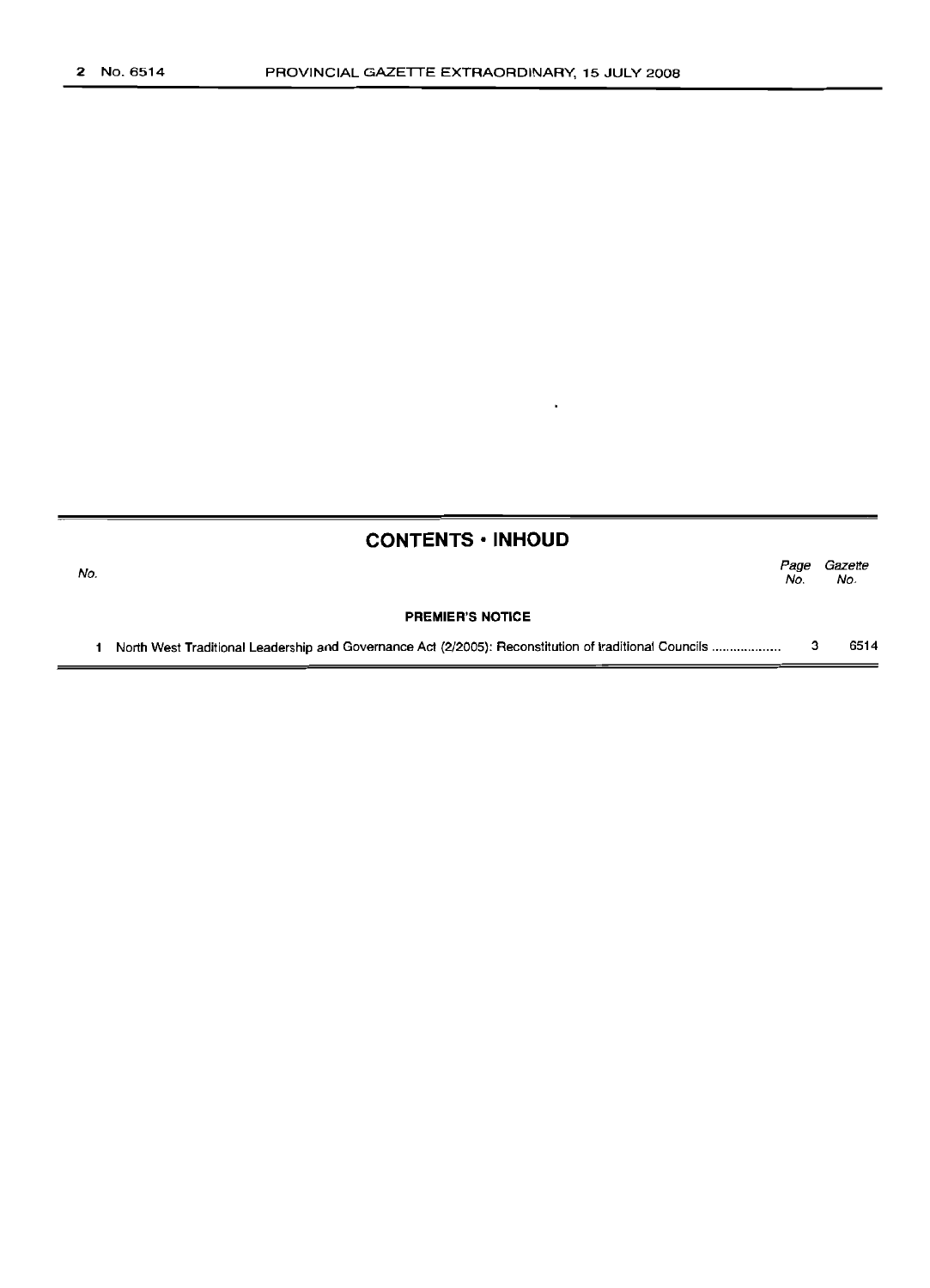# **PREMIER'S NOTICE**

#### No.1

15 July 2008

# RECONSTITUTION OF TRADITIONAL COUNCILS IN ACCORDANCE WITH THE "NORTH WEST TRADITIONAL LEADERSHIP AND GOVERNANCE ACT NO.2 OF 2005

I, Mrs Bomo Edna Molewa, Premier of the North west Province, In terms of the provisions of sectlon 6(3) of the North West Traditional Leadership and Governance Act No.2 of 2005, hereby reconstitute traditional Councils in accordance with the areas of jurisdiction as provided for under schedule A. The traditional authorities which existed under the repealed Bophuthatswana Traditional Authorities Act No. 23 of 1978 are now substituted by the traditional Councils as provided for under Schedule A.

Everything that was done under the repealed Bophuthatswana Traditional Authorities Act relating to traditional councils shall now be dealt with in accordance with the relevant provisions of the North West Traditional Leadership and Governance Act No.2 of 2005.

#### GIVEN UNDER MY HAND AT MAFIKENG THIS 20<sup>TH</sup> DAY OF MAY TWO THOUNSAND AND EIGHT

MRS B.E.E MOLEWA PREMIER: NORTH WEST PROVINCE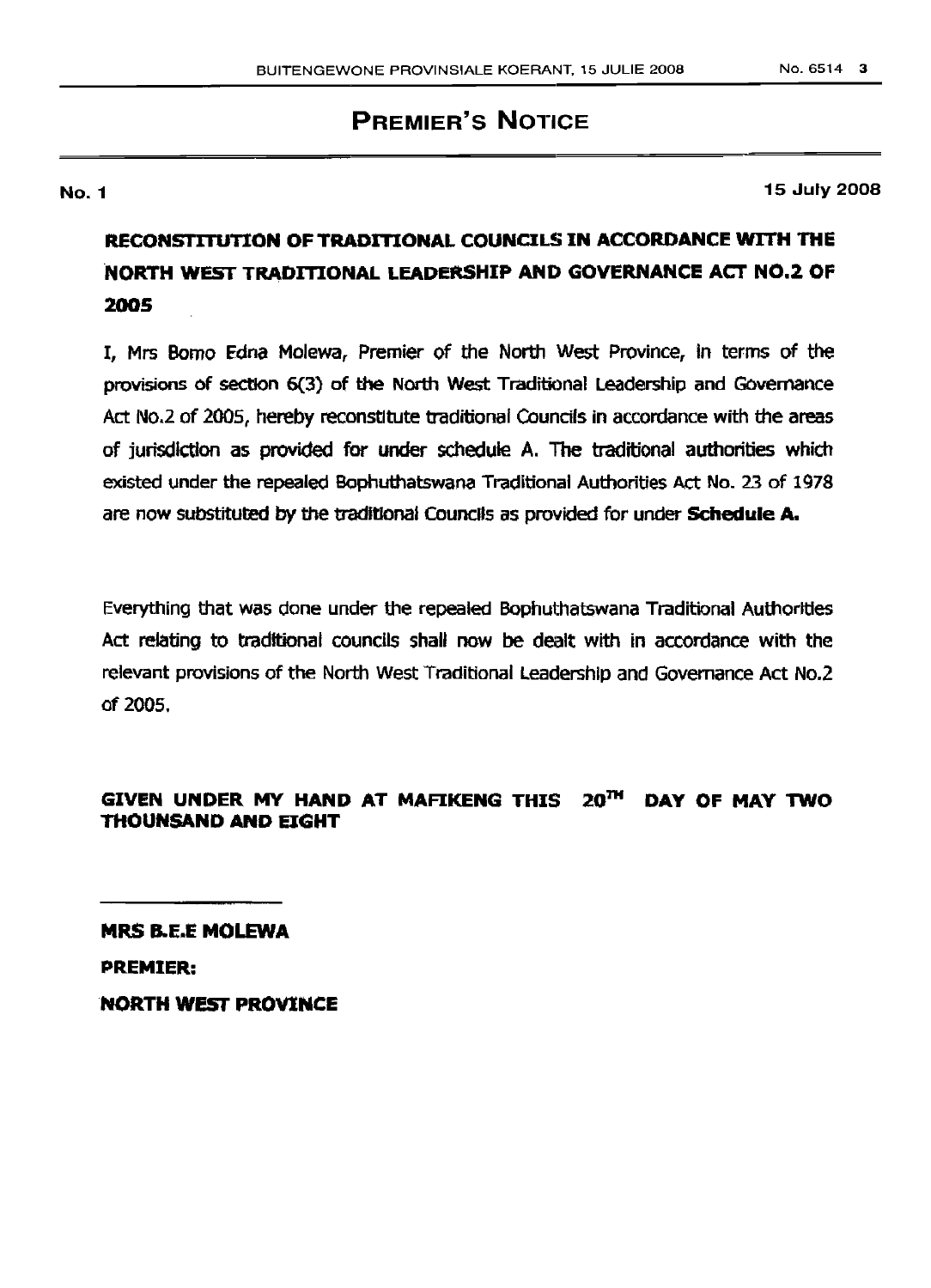| 3. Mopalami Stone Motthabane                                                  | 2610065183083 | М |  |
|-------------------------------------------------------------------------------|---------------|---|--|
| 4. Letihoqile Raymond Motihabane                                              | 3502035309089 | м |  |
| 5. Mosimanegape Richard Leshonang                                             | 3907025346084 | М |  |
| 6. Moleko Petrus Mohitihi                                                     | 2804275200080 | м |  |
| 7. Boitumelo Dan Senwedi                                                      | 4412165565089 | м |  |
| 8. Boikanyo Wilbert Tauetsile                                                 | 4701055697089 | м |  |
| 9. Ngake Twoman Motihabane                                                    | 2810155251085 | м |  |
| 10. Motswakgakala Walter Mogotsi                                              | 4304175322082 | М |  |
| 11. Mtombi Victoria Gasetlolwe                                                | 7910140831085 | F |  |
| 12. Kediemetse Beauty Ranolang                                                | 7305151123086 | F |  |
| 13. Martha Popi Kgope                                                         | 5504130749084 | F |  |
| 14. Mamajase Emily Moses                                                      | 7401160780089 | F |  |
| 15. Tshisimogo Patricia Mosimege                                              | 8111050743084 |   |  |
| Area of Jurisdiction:: Government Notice No: 13 dated 03.04.1980 - Schedule B |               |   |  |

#### **3. BATLHAPING SA GA MOTHISI**

| <b>NAMES AND SURNAME</b>                                                      | <b>ID. NUMBER</b> | <b>GENDER</b> |  |
|-------------------------------------------------------------------------------|-------------------|---------------|--|
| 1. Kgosi Kgosimang Isaac Mothibi                                              | 3705155387088     | м             |  |
| 2. Boitumelo Godfrey Maerman                                                  | 5601095720082     | м             |  |
| 3. Molebatsi Hearth Ntshekang                                                 | 3307145191082     | М             |  |
| 4. Boitumelo Sam Babuseng                                                     | 2807125231080     | м             |  |
| 5. Lekwene Alfred Sebe                                                        | 3810125505080     | м             |  |
| 6. Gapaipone Oliphia Hotsele                                                  | 4610110637081     | м             |  |
| 7. Seonyatseng Grace Sebe                                                     | 3208190263083     | F             |  |
| 8. Ohentse Nathan Sekawana                                                    | 5507055795081     | F             |  |
| 9. Tlotlo Makgoe                                                              | 8105046068085     | м             |  |
| 10. Keneilwe Brenda Makwati                                                   | 7711170680081     | F             |  |
| 11. Kabelo Petrus Gwate                                                       | 4907115700082     | м             |  |
| 12. Thandiwe Philadelphia Sebe                                                | 6908090736081     | F             |  |
| 13. Molusi Maria Dimakatso                                                    | 7206120730086     | F             |  |
| 14. Modirapula William Makgoe                                                 | 4508015508085     | м             |  |
| 15. Kelebogile Mavis Gwate                                                    | 7611290697082     | F             |  |
| Area of Jurisdiction:: Government Notice No: 13 dated 03.04.1980 - Schedule C |                   |               |  |

#### **4. BATLHAPING BA GA PHUDUHUCWANA**

| <b>NAME &amp; SURNAME</b>            | <b>ID. NUMBER</b> | <b>GENDER</b> |
|--------------------------------------|-------------------|---------------|
| 1. Kgosi Tshepo Frederick Mankuroane | 7305046028086     | М             |
| 2. Boitumelo Patrick Mankuroane      | 4905015746080     | м             |
| 3. Modisakoma Stephen Molale         | 3805055542087     | м             |
| 4. Ebetsagang Samuel Saku            | 2803265206081     | M             |
| 5. Olebile Joseph Saku               | 4308115138086     | М             |
| 6. Aabakwe Duncan Mahura             | 7312065811087     | M             |
| 7. Tunase Lookinglass Mahure         | 2007275078080     | м             |
| 8. Motshwariemang Phillip Ntokwe     | 4708185633082     | м             |
| 9. Seoteseng Moses Seoteseng         | 7112105910083     | М             |
| 10. Bogosibolle Jeremia Modisakoma   | 5911065896089     | М             |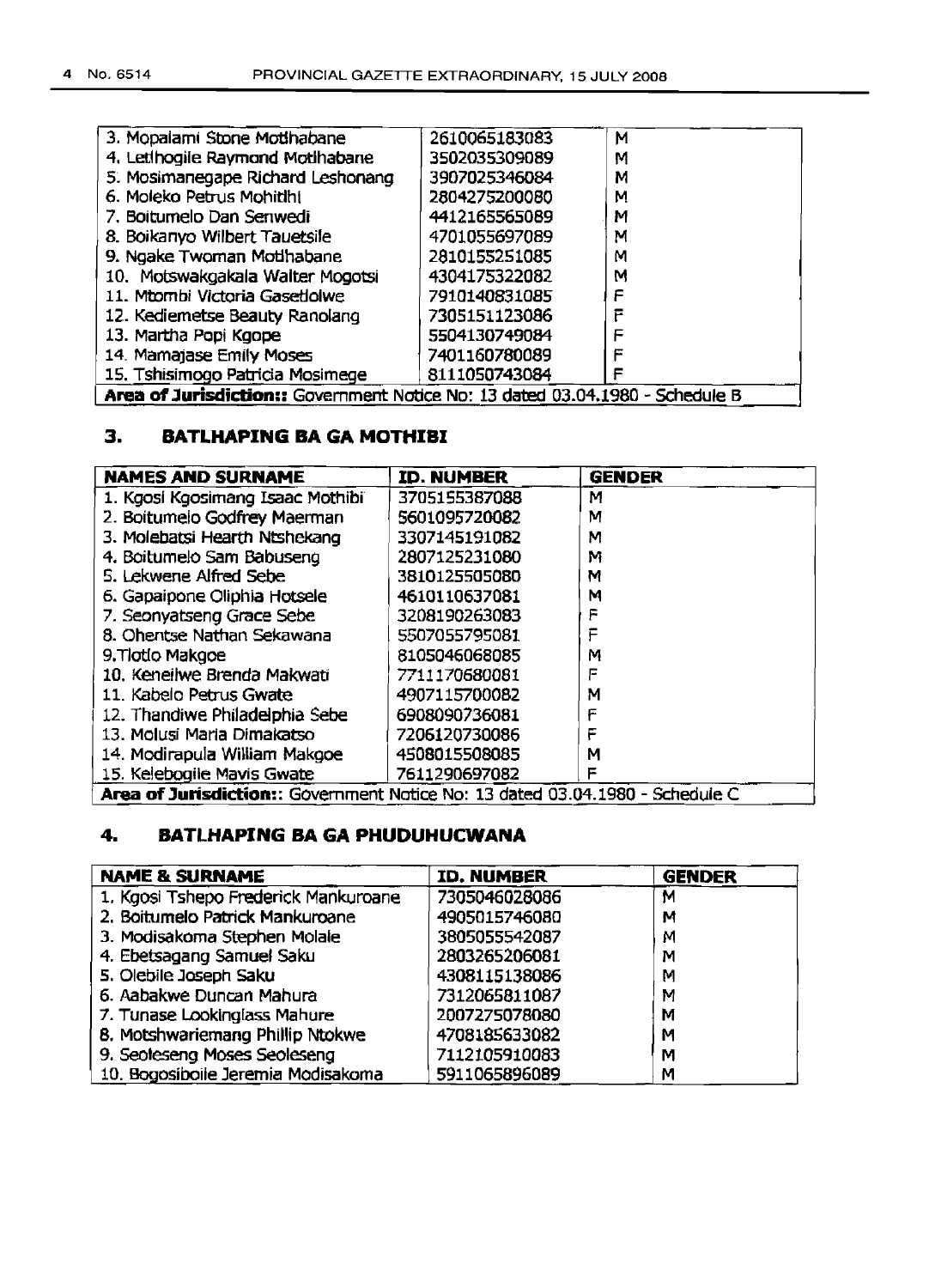| 11. Bokailweemang Jackson Serebolo | 4607195495088 | M   |
|------------------------------------|---------------|-----|
| 12. Modiri Stephen Phatihanyane    | 7006156566085 | М   |
| 14. Robert Mahura                  | 3803035668080 | M   |
| 15. Ikotihaeng Andrew Mahura       | 3804015545082 | ᄐ   |
| 16. Letsogile John Lekwene         | 7109175931080 | M   |
| 17. Kediinametse Felicia Leburu    | 5803071012084 | M   |
|                                    |               | . . |

| 16. Letsogile John Lekwene                                                         | 7109175931080 | м |  |
|------------------------------------------------------------------------------------|---------------|---|--|
| 17. Kediinametse Felicia Leburu                                                    | 5803071012084 | M |  |
| 18. Mosadiaphefo Sarah Hendricks                                                   | 5711220909086 | м |  |
| 20. Tsietsi Johnson Morweng                                                        | 7809095930084 | F |  |
| 21. Mosimaneotsile Jacob Sekganetso                                                | 5107055457087 | F |  |
| 22. Boitshwarelo Enock Seokwang                                                    | 7604095972081 |   |  |
| 23. Tshward Doreen Tuabeng                                                         | 7601140489087 | F |  |
| 24. Kediemetse Beauty Mocumi                                                       | 5207130605088 |   |  |
| 25. Basadi Lenah Obotseng                                                          | 5606090920082 |   |  |
| 26. Setshameko Mary Gaobuse                                                        | 7209241187087 |   |  |
| 27. Diepabeng Cecilia Tobolo                                                       | 6101051050086 |   |  |
| 28. Gadibolae Gladness Phemelo                                                     | 4603260567083 |   |  |
| 29. Galaletsang Hilda Diphoko                                                      | 5707290859086 |   |  |
| 30. Tshireletso Sylvia Makgwe                                                      | 7909130775088 | ᄐ |  |
| Area of Jurisdiction:: Government Notice No: 13 dated 03.04.1980 - Schedule A read |               |   |  |
| together with Government Notice No: 56 of 1994                                     |               |   |  |

#### NGAKA MODIRI MOLEMA DISTRICT MUNICIPALITY

#### 1. BALETE BA GA MOKGOJWA

| <b>NAMES &amp; SURNAME</b>                                       | <b>ID. NUMBER</b> | <b>GENDER</b> |  |
|------------------------------------------------------------------|-------------------|---------------|--|
| 1. Kgosi Kgosinkwe Alfred Tsiepe                                 | 4411285484080     | м             |  |
| 2. Leswalo Johannes Seitihamo                                    | 4108105534082     | м             |  |
| 3. Zulu Andrew Maswabi                                           | 5210106054083     | M             |  |
| 4. Matala Blacky Monare                                          | 4303135513087     | м             |  |
| 5. Setutu Johannes Kagiso                                        | 3203165104081     | M             |  |
| 6. Keitshokile Jeanette Mogwera                                  | 6110150861087     | F             |  |
| 7. Lesego Reginah Maswabi                                        | 7308200976082     | F             |  |
| 8. Rebecca Lillian Ditshweu                                      | 7209161094081     |               |  |
| 9. MarumoTsiepe                                                  | 4608025577087     | м             |  |
| 10. Sepoopoo Motlogelwa Mokgosi                                  | 4302025485083     | м             |  |
| Area of Jurisdiction: Government Notice No: 370 dated 15.03.1968 |                   |               |  |

## 2. BAHURUTSHE SA GA LENCOE

| <b>NAMES &amp; SURNAME</b>      | <b>ID. NUMBER</b> | <b>GENDER</b> |
|---------------------------------|-------------------|---------------|
| 1. Kgosi Ikalafeng Edwin Lencoe | 5403235802080     | м             |
| 2. Poloko Sonnyboy Motswiri     | 5001105657087     | м             |
| 3. Cholocholo Piet Sebogodi     | 3908165407082     | м             |
| 4. Tshukudu Diutiwileng         | 3104135076088     | M             |
| 5. Tiotleng John Lekaba         | 2602105305081     | M             |
| 6. Kgaogano Abram Matihola      | 3911295110089     | M             |
| 7. Mokereu Simon Naane          | 3704105420081     | M             |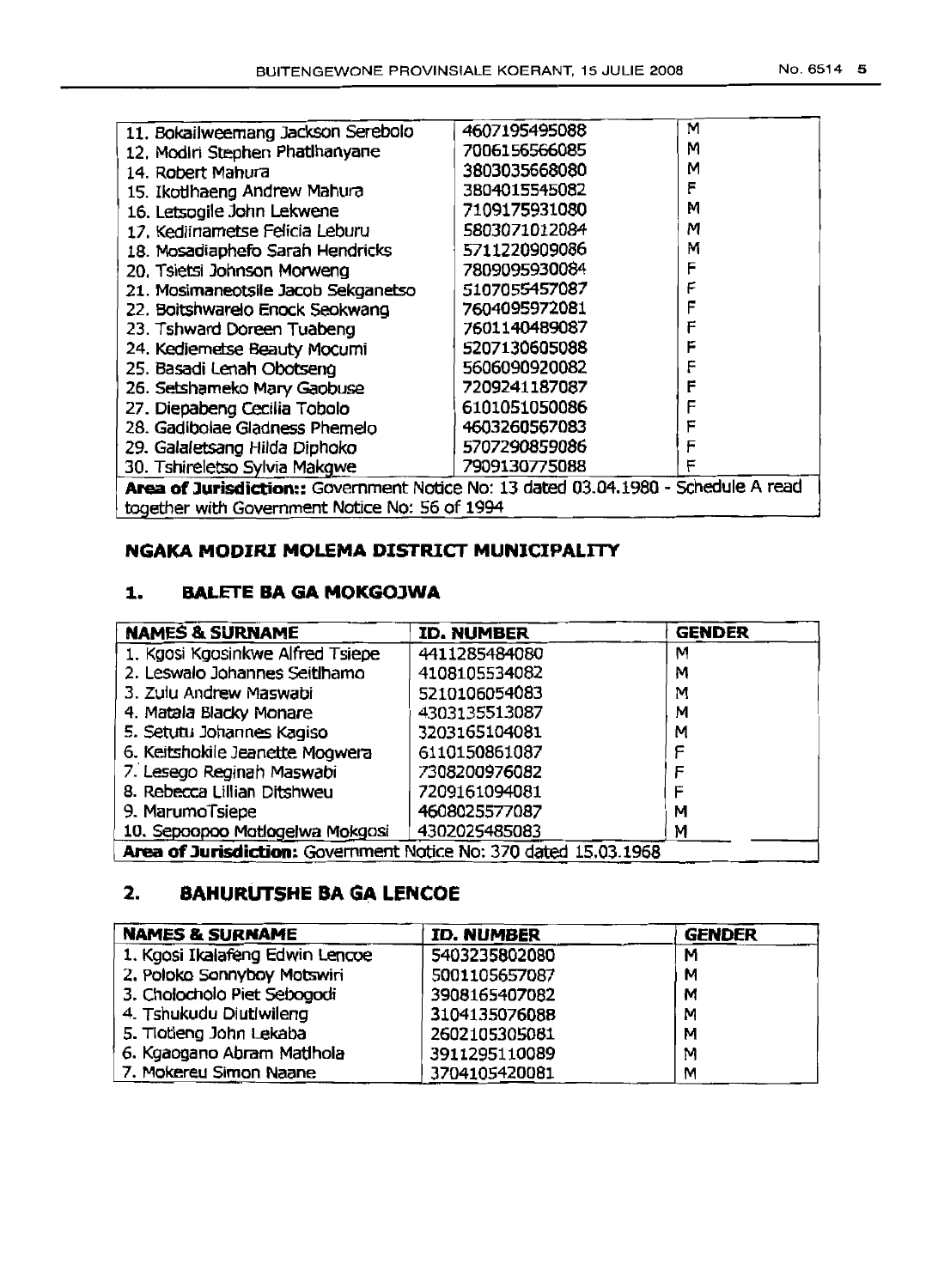| 8. Tshesebe Albanus Seane                                       | 2503035185082 | м |
|-----------------------------------------------------------------|---------------|---|
| 9. Semoresa Mack Kale                                           | 3602265271080 | M |
| 10.Galehlaole General Legae                                     | 3812165424081 | м |
| 11. Phukuntsi Abraam Monei                                      | 3405055228082 | M |
| 12. Mothoagae Piet Senosi                                       | 2906025282084 | м |
| 13. Gaontebale Annah Motswatswa                                 | 4908180688087 |   |
| 14. Matshidiso Barbara Lentswe                                  | 6306151185084 | F |
| 15. David Ntihe                                                 | 5711245830085 | M |
| 16. Khutswane Rosina Monametsi                                  | 6609101089086 | c |
| 17. Mmadinoko Ester Diokana                                     | 5803101232082 |   |
| 18. Gaitsiwe Julia Motale                                       | 4802030707082 |   |
| 19. Dikeledi Dinah Makgotlho                                    | 2903220230083 |   |
| 20. Kgomari Sephoma John                                        | 4304125505083 | M |
| Area of Jurisdiction: Government Notice No: 35 dated 04.05.1984 |               |   |

## 3. BAHURUTSHE BOO MANYANA

| <b>NAME &amp; SURNAME</b>                                        | <b>ID. NUMBER</b> | <b>GENDER</b> |  |
|------------------------------------------------------------------|-------------------|---------------|--|
| 1. Kgosi Molefe Rowland Mangope                                  | 4610045557081     | м             |  |
| 2. Tolo Gaanakgomo                                               | 1902195153080     | м             |  |
| 3. Modisane Esmith Moswang                                       | 3401045340087     | M             |  |
| 4. Modisane Kealeboga Samuel                                     | 2107245119087     | М             |  |
| 5. Segalwe Sakamane                                              | 2304145162081     | M             |  |
| 7. Khutsoane Gaonakala Isaac                                     | 3502285263085     | M             |  |
| 8. Moletsane Bethuel Onkgopotse                                  | 3804285272086     | M             |  |
| 9. Menyatswe Monare Abram                                        | 3511225169088     | м             |  |
| 10. Ngakane Pitso                                                | 4402105522084     | м             |  |
| 11. Kgakgamatso Frederick Tau                                    | 4901025118089     | M             |  |
| 12. Moloi Sarah Mmoloke                                          | 4908170693089     | F             |  |
| 13. Boitumelo Rachel Segale                                      | 6007290705085     | F             |  |
| 14. Mmatiro Ellen Mongae                                         | 5109100736081     | Ē             |  |
| 15. Kiki Francisca Mangope                                       | 3612140327080     | F             |  |
| 16. Phanana Grace Mosiapoa                                       | 3612280232082     | F             |  |
| 17. Rakeopile Philemon Menyatswe                                 | 3709015210084     | F             |  |
| 18. The beng Tsholedi                                            | 7310051025084     | F             |  |
| 19. Mpho Getzia Mogapi                                           | 5202240799087     | F             |  |
| 20. Seanokeng Mavis Segalwe                                      | 6103230932085     | F             |  |
| 21. Ralifi Jacob Mongae                                          | 3203165323087     | М             |  |
| 22. Tumelo Samuel Mokotedi                                       | 3110105522084     | M             |  |
| 23. Vacant                                                       |                   |               |  |
| 24. Vacant                                                       |                   |               |  |
| 25. Vacant                                                       |                   |               |  |
| Area of Jurisdiction: Government Notice No: 244 dated 01.11.1991 |                   |               |  |
|                                                                  |                   |               |  |

## 4. BAHURUTSHE BA GA GOPANE

| <b>NAMES &amp; SURNAME</b>      | ID. NUMBERS   | <b>GENDER</b> |
|---------------------------------|---------------|---------------|
| 1. Kgosi Matshube Jairos Jangjo | 4710015156086 | M             |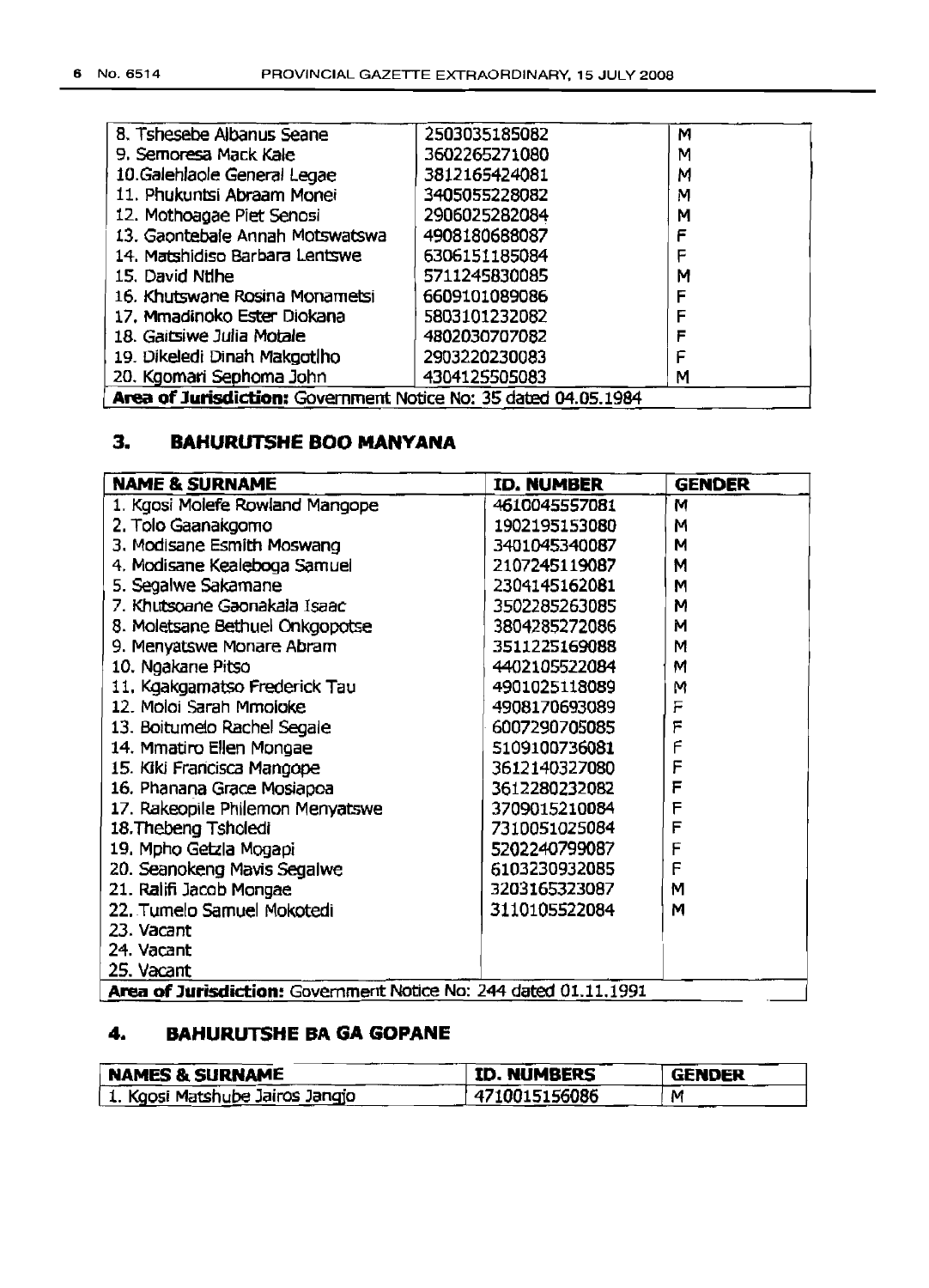| 4604225549083 | м                                                                                                                                                                                                                                         |
|---------------|-------------------------------------------------------------------------------------------------------------------------------------------------------------------------------------------------------------------------------------------|
| 5106155661085 | м                                                                                                                                                                                                                                         |
| 3607255172081 | м                                                                                                                                                                                                                                         |
| 3504045485081 | м                                                                                                                                                                                                                                         |
| 4408255449085 | М                                                                                                                                                                                                                                         |
| 3512135155084 | м                                                                                                                                                                                                                                         |
| 2708105322081 | м                                                                                                                                                                                                                                         |
| 2510105693085 | м                                                                                                                                                                                                                                         |
| 3712015341081 | м                                                                                                                                                                                                                                         |
| 2307185182083 | м                                                                                                                                                                                                                                         |
|               | м                                                                                                                                                                                                                                         |
| 5211305563080 | м                                                                                                                                                                                                                                         |
| 3402165263083 | М                                                                                                                                                                                                                                         |
|               | F                                                                                                                                                                                                                                         |
|               | F                                                                                                                                                                                                                                         |
|               | F                                                                                                                                                                                                                                         |
|               | F                                                                                                                                                                                                                                         |
|               | F                                                                                                                                                                                                                                         |
| 6704041412082 | F                                                                                                                                                                                                                                         |
| 4105020319086 | F                                                                                                                                                                                                                                         |
| 4710185617081 | м                                                                                                                                                                                                                                         |
| 4810065601088 | м                                                                                                                                                                                                                                         |
| 3404145291085 | м                                                                                                                                                                                                                                         |
|               |                                                                                                                                                                                                                                           |
|               | 2505215161080<br>7309231335082<br>6705140612083<br>6304150096089<br>6702210686080<br>7408110473081<br>$\mathbf{A}$ and $\mathbf{A}$ and $\mathbf{A}$ and $\mathbf{A}$ and $\mathbf{A}$ and $\mathbf{A}$ and $\mathbf{A}$ and $\mathbf{A}$ |

Area of Jurisdiction: Government Notice No. 243 dated 01.11.1991

## 5. BAHURUTSHE SA GA MOILOA

| <b>NAMES AND SURNAME</b>              | <b>ID. NUMBER</b> | <b>GENDER</b> |
|---------------------------------------|-------------------|---------------|
| 1. Kgosi Ketshabile Jubilee Moiloa    | 5603025934080     | M             |
| 2. Seiso Goodwin Moiloa               | 4401015765080     | м             |
| 3. Mmutle Robert Moiloanyane          | 3401016494087     | м             |
| 4. Mapeni Israel Nkotoe               | 3004255218082     | м             |
| 5. Tiro Edward Ratshikane             | 5106155845084     | м             |
| 6. Ramotoko John Moremedi             | 3004155400087     | M             |
| 7. Kesebone Tobias Mokgatihe          | 5107225488087     | М             |
| 8. Kofo Titiof Mokgatihe              | 2709165193081     | м             |
| 9. Onkgopotse Alexander Letsholonyane | 2410235135083     | M             |
| 10. Ntshekisang Alfred Motswakae      | 4806165849080     | м             |
| 11. Molloa Edwin Moitasilo            | 2809075185084     | м             |
| 12. Motsholathebe Frank Moiloa        | 1405065181083     | F             |
| 13. Bonnabothata Moiloa               | 4309015468086     | F             |
| 14. Mantiholwane Kelebogile Matihola  | 7711010492085     | F             |
| 15. Keoneng Patricia Mokgatihe        | 7008251072084     | F             |
| 16. Nozipho Ronica Moiloa             | 6306020590084     | F             |
| 17. Phutehang Agnes Moiloa            | 4202240406080     | F             |
| 18. Kebelang Agnes Medupe             | 5506220855085     | F             |
| 19. Boitumelo Verginia Tiro           | 5404080918088     |               |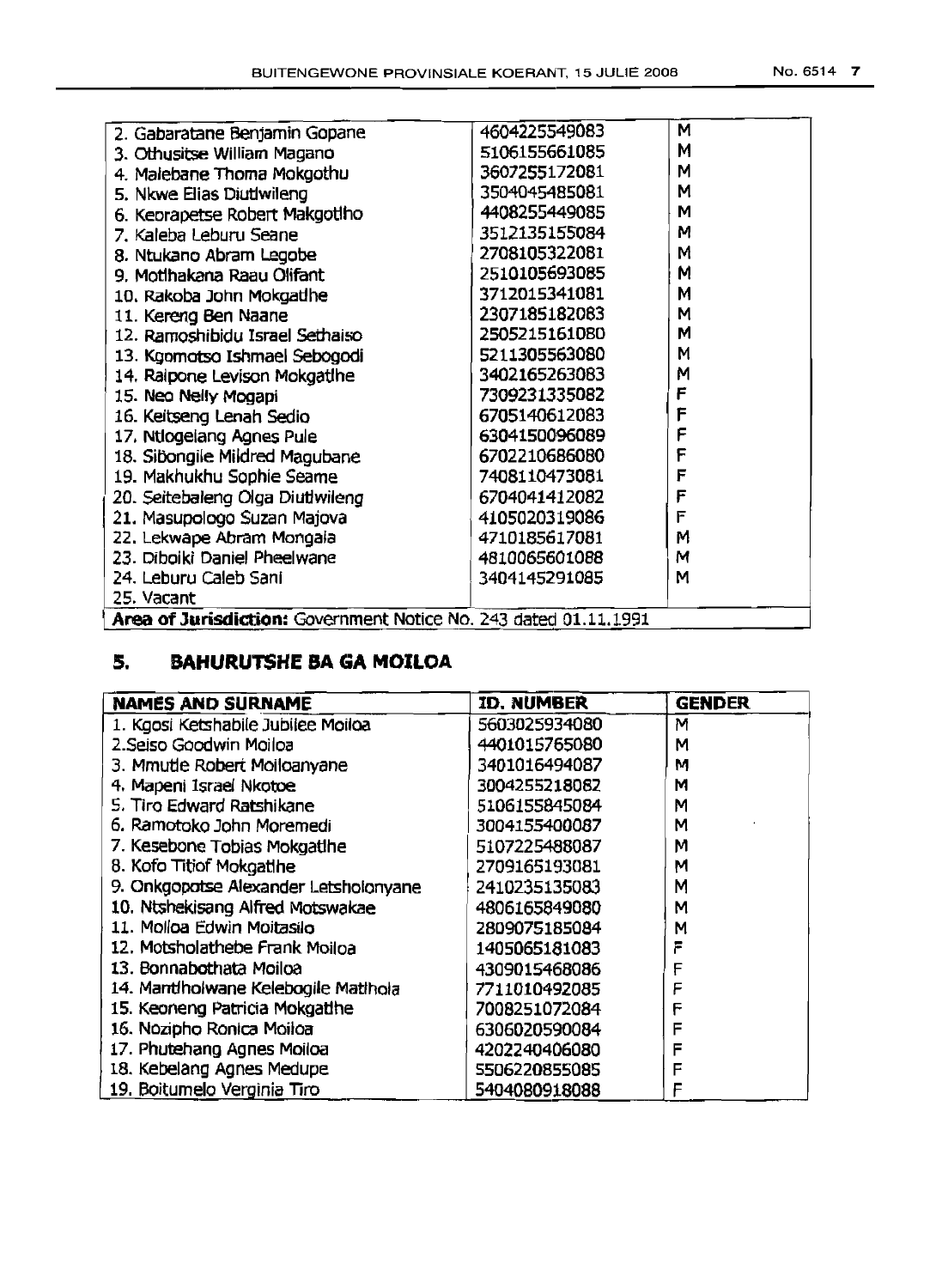| 20. Mmamothei Lydia Letsholonyane                                                  | 4111110558088 |   |  |
|------------------------------------------------------------------------------------|---------------|---|--|
| 21. Ditshele Damaria Senyetswane                                                   | 6003201001086 |   |  |
| 22. Mmamothina Johanna Motswatswa                                                  | 6612060916083 |   |  |
| 23. Sello Lucas Tiro                                                               | 4710105936082 | M |  |
| 24. Moiloa Jacob Mothoagae                                                         | 3108155091083 | M |  |
| 25. Kgakgamatso Velencia Motseokae                                                 | 7707230840087 |   |  |
| Area of Jurisdiction: Government Notice No: 95 dated 03.05.1992 read together with |               |   |  |
| Government Notice No: 235 dated 25.10.1991                                         |               |   |  |

## 6. BAHURUTSHE BA GA SUPING

| <b>NAMES AND SURNAME</b>                                         | <b>ID. NUMBER</b> | <b>GENDER</b> |
|------------------------------------------------------------------|-------------------|---------------|
| 1. Kgosi Shimane Victor Suping                                   | 4502065518087     | м             |
| 2. Donald Suping                                                 | 4704135628082     | м             |
| 3. Babusi Thomas Rasebotso                                       | 4001145382085     | М             |
| 4. Matutu Caiphus Letlole                                        | 3802085324081     | M             |
| 5. Paseka Daniel Rasello                                         | 5903245859087     | M             |
| 6. Mokotedi Solomon Tihowe                                       | 4710115635088     | M             |
| 7. Seboy Robert Menwe                                            | 5012145191086     | M             |
| 8. Sebolelo Mediwane                                             | 3511125223084     | F             |
| 9. Maisaka Pauline Pule                                          | 4203120631086     | F             |
| 10. Kebitsamang Boy Dithate                                      | 4803285555085     | М             |
| 11. Mina Margaret Kgoleng                                        | 6604180667084     | F             |
| 12. Mamtshato Elizabeth Matlhokwe                                | 4602130561084     | F             |
| 13. Kedibone Lizzy Nkgothwe                                      | 4602130561084     | F             |
| 14. Motlagomang Julia Seleke                                     | 7406070887080     | F             |
| 15. Manko Flora Sebogwe                                          | 7607050837082     | F             |
| Area of Jurisdiction: Government Notice No: 234 dated 25.10.1991 |                   |               |

## 7. BAROLONG BOO RATSHIDI

| <b>NAMES AND SURNAME</b>          | <b>ID. NUMBERS</b> | <b>GENDER</b> |
|-----------------------------------|--------------------|---------------|
| 1. Kgosi Kgotleng Jeff Montshioa  | 5909295313081      | М             |
| 2. Sydwell Molelekasilo Montshioa | 5107055649089      | м             |
| 3. Mokopi Lekoko                  | 6302031112083      | F             |
| 4. Boikhutso Tawana               | 5002075769084      | м             |
| 5. Tlotlo Seru                    | 7412166084087      | м             |
| 6. Gaongaleiwe Motshegare         | 6412166212085      | F             |
| 7. Peter Molema                   | 3609165300087      | М             |
| 8. Montshioa Dick Montshioa       | 7303176064088      | м             |
| 9. Tawanyane Ronald Seane-Tawana  | 4307155472082      | м             |
| 10. Kgang Tawana                  | 4710285620084      | м             |
| 11. Tseladisele Samuel Segwe      | 5105295609087      | м             |
| 12. Marumo Maiketso               | 4707075649082      | M             |
| 13. Thapelo Phetihu               | 5906235571080      | M             |
| 14. Galeboe Thwane                | 3410125315083      | м             |
| 15. Mmilenyane Modise             | 3303075255083      | M             |
| 16. Solomon Molema                | 4609015592086      | M             |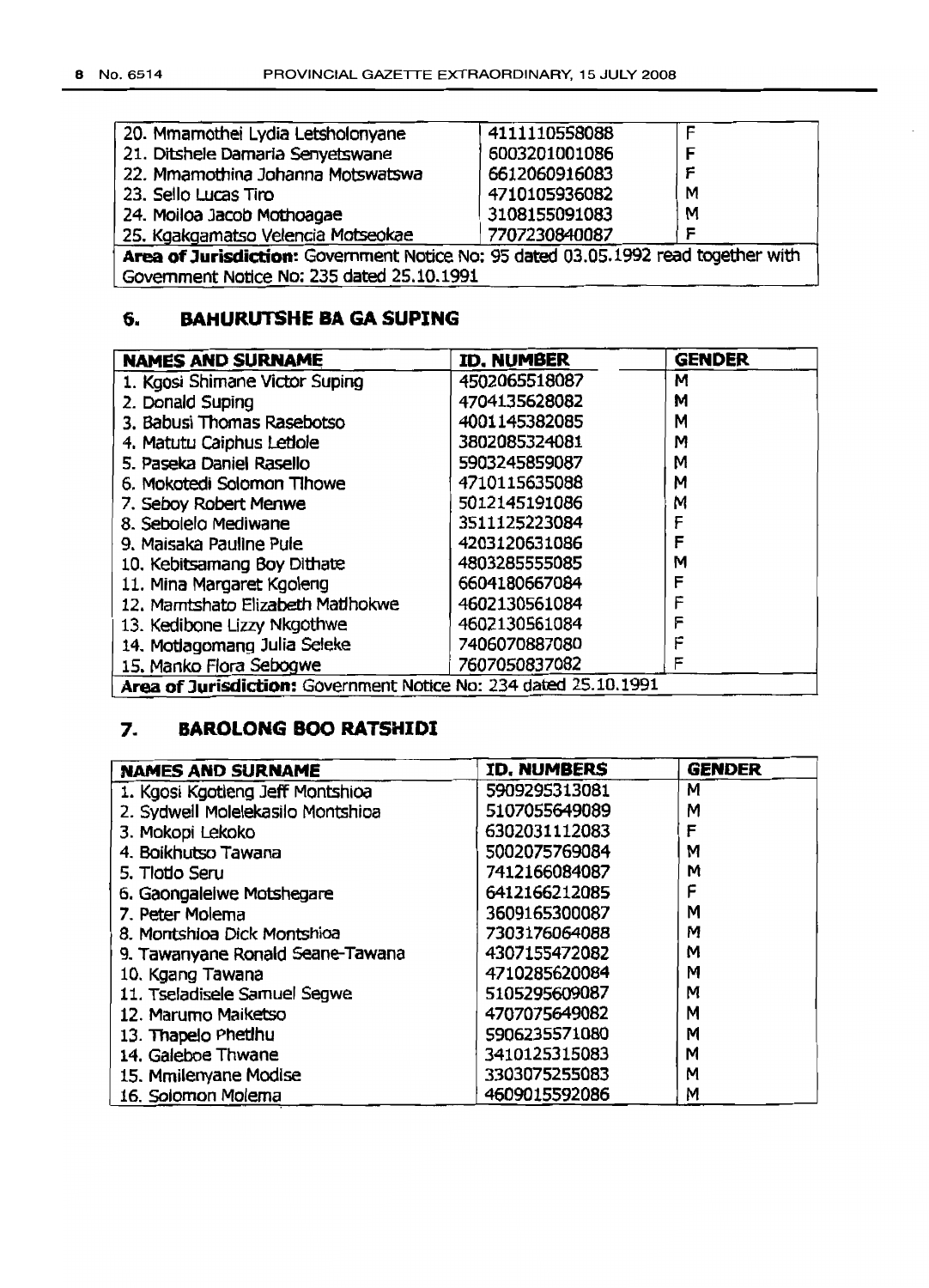| 17. Legae Lecogo                                                        | 5812038988081 | M |
|-------------------------------------------------------------------------|---------------|---|
| 18. Mavis Motlhala                                                      | 3908050376087 | F |
| 19, Edward Magogodi                                                     | 3612175229086 | м |
| 20. Nancy Wame Motihala                                                 | 4002150527085 | F |
| 21. Zacharia Thapelo Marumo                                             | 6709285845087 | М |
| 22. Akanyang Eunice Letlakana                                           | 7506031094088 | F |
| 23. Baitebadi Gloria Lekoko                                             | 3906150508088 | F |
| 24. Welhemina Moepeng                                                   | 6912210723086 | F |
| 25. Gaufi Constance Semaushu                                            | 5407270908082 | F |
| 26. Keresepe Elliot Moncho                                              | 7605115623083 | М |
| 27. Polina Pricilla Mokgoetsi                                           | 5508160869084 | F |
| 28. Omphile Patricial Marumo                                            | 4309230465081 | F |
| 29. Kenaope Margaret Moepeng                                            | 5009070799081 | F |
| 30. Vacant                                                              |               |   |
| <b>Area of Jurisdiction:</b> Government Notice No: 152 dated 28.06.1990 |               |   |

## 8. BAROLONG BOO RATLOU BA GA MAKGOBI

| <b>NAMES AND SURNAME</b>                                         | <b>ID. NUMBER</b> | <b>GENDER</b> |
|------------------------------------------------------------------|-------------------|---------------|
| 1. Kgosi Goitseone Sandylands Motseoakhumo                       | 7407035981083     | м             |
| 2. Mmoledi William Motseoakhumo                                  | 4209075592082     | М             |
| 3. Misoro Meshack Kgositau                                       | 3808055335080     | м             |
| 4. Pitoro Peter Motseoakhumo                                     | 4804165791089     | м             |
| 5. Seabelo Gregory Motseoakhumo                                  | 7610175567089     | м             |
| 6. Godfrey Kgositau                                              | 5505105952082     | М             |
| 7. Petoro Peter Sekwenyane                                       | 5705245452080     | M             |
| 8. Mokitimi Pomroy Mosii                                         | 6107215845089     | м             |
| 9. Obakeng Sydney Matsime                                        | 6107215845089     | М             |
| 10. Mmantsa Mildred Sepinkie                                     | 6301230811081     | F             |
| 11. Setihabi Motlagae                                            | 5510225763088     | М             |
| 12. Oreeditse Fred Kgosikoma                                     | 4802265630082     | M             |
| 13. Mosedile Bella Tauetsile                                     | 4512120693080     | F             |
| 14. Mmalala Olivia Motseoakhumo                                  | 5612060938088     | F             |
| 15. Motshediso Erick Matsime                                     | 5004225725081     | м             |
| Area of Jurisdiction: Government Notice No: 269 dated 18.12.1990 |                   |               |

## **9. BATLOUNG SA GA SHOlE**

| <b>NAMES AND SURNAME</b>         | <b>ID. NUMBER</b> | <b>GENDER</b> |
|----------------------------------|-------------------|---------------|
| 1. Kgosi Gobusamang Gustan Shole | 5605145912086     | М             |
| 2. Mokatane Abram Shole          | 4704015696084     | М             |
| 3. Ramatlhodi Simon Ntshwe       | 4306065914084     | М             |
| 4. Ditihaki Silfanus Mogale      | 2303125179081     | М             |
| 5. Berta Lorraine Sekokope       | 8112300254088     | F             |
| 6. Esther Mogoshane              | 6106070920086     | F             |
| 7. Tshalafelo Phillemom Mosenogi | 4904095735089     | F             |
| 8. Motihabane Stephen Mosiane    | 4507035505080     | F             |
| 9. Kelesitse Miernie Sepotokele  | 4803190466089     | M             |

 $\mathcal{L}^{\mathcal{L}}$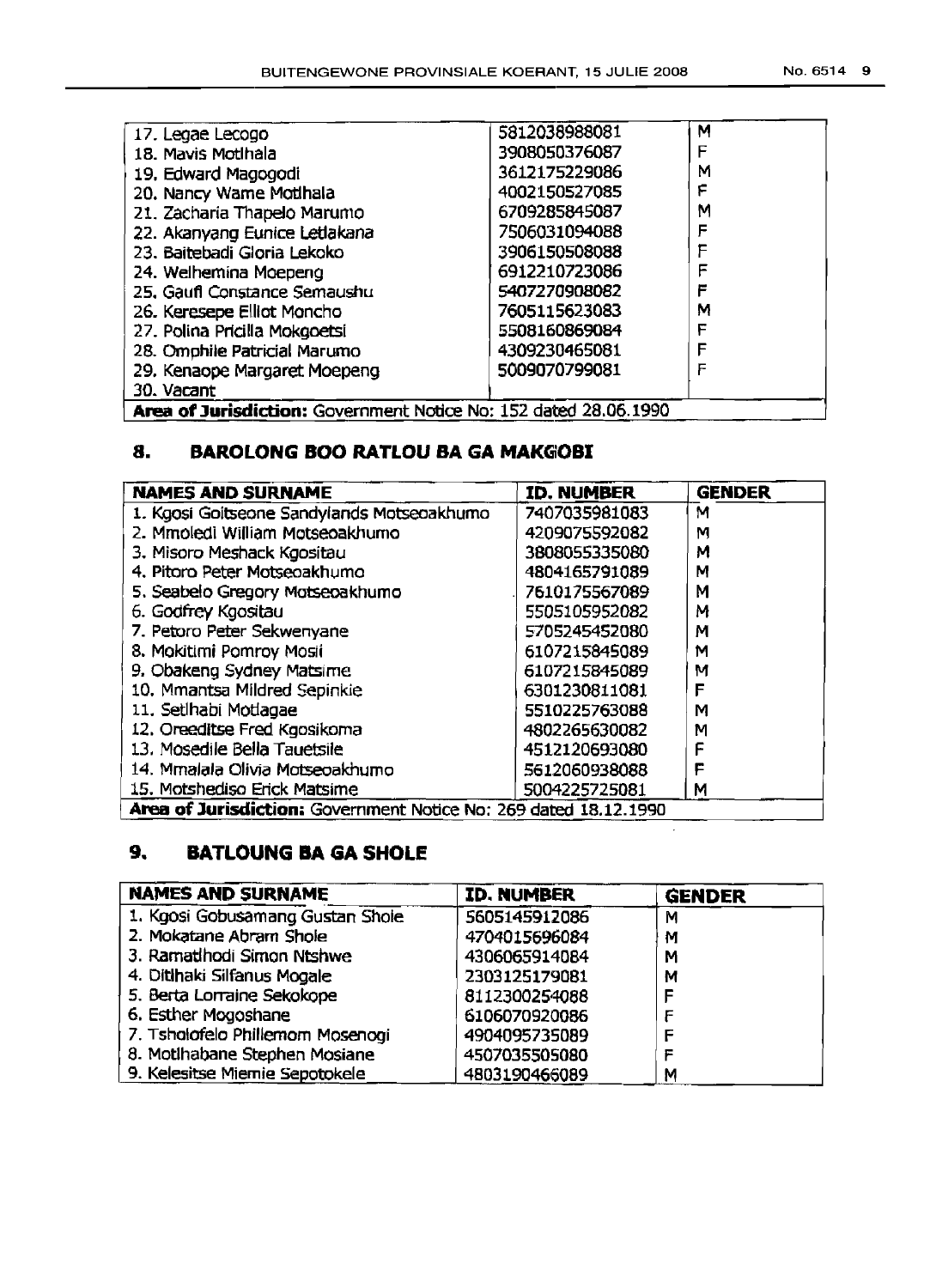| 10. Makgobe Labius Shole                                    | 5311215750080 | м |
|-------------------------------------------------------------|---------------|---|
| 11. Babua Daniel Tsholwe                                    | 5408255839086 | M |
| 12. Kostaf Ramosenogi Molebatsi                             | 7606156060086 | F |
| 13. Buti Johannes Mosiapoa                                  | 4206125582089 | M |
| 14. Kedisaletse Lydia Lekgetho                              | 6504250129082 | F |
| 15. Pule Petrus Masigo                                      | 4611185549086 | М |
| Area of Jurisdiction: Proclamation No. 106 dated 27.04.1990 |               |   |

#### **10. BAROLONG BOO MOLEFE BA MOSITA**

| <b>NAME AND SURNAME</b>                                          | <b>I.D NUMBER</b> | <b>GENDER</b> |
|------------------------------------------------------------------|-------------------|---------------|
| 1. Kgosi Motsaathebe Lazarus Molefe                              | 6009065963089     | м             |
| 2. Koonethebe Edwin Sefitiholo                                   | 5101016326085     | М             |
| 3. Sakgosi Afred Sefitiholo                                      | 5711305834084     | м             |
| 4. Kebaetse Emily Gaboutloeloe                                   | 5408260695085     | F             |
| 5. Moamogwa Lefty Seadimo                                        | 2808285378083     | м             |
| 7. Thebe Benjamin Mosieleng                                      | 3101195170082     | м             |
| 8. Peo Godson Moffat                                             | 4912125159089     | М             |
| 9. Ketsaang Terrance Sefofu                                      | 6007076286086     | M             |
| 10. Kgosietsile Simon Sharp                                      | 5709235914083     | М             |
| 11. Seane Ben Mokgope                                            | 3501075268080     | м             |
| 12. Sabotihe Gibson Mogorosi                                     | 4407015498085     | F             |
| 13. Neo Dinah Ithusang                                           | 7406080794086     | F             |
| 14. Vacant                                                       |                   |               |
| 15. Vacant                                                       |                   |               |
| Area of Jurisdiction: Government Notice No: 156 dated 20.07.1990 |                   |               |

#### 11. **BATLHARO SA GA MASIBI**

| <b>NAMES AND SURNAME</b>                                        | <b>ID. NUMBER</b> | <b>GENDER</b> |
|-----------------------------------------------------------------|-------------------|---------------|
| 1. Kgosi Selabe Mogakolodi Joseph Masibi                        | 7012305875088     | м             |
| 2. Ntsimane Obed Masibi                                         | 3812255691086     | М             |
| 3. Mmokwa Edwin Mokgweetsi                                      | 3705135254085     | м             |
| 4. Seritshane Medupe                                            | 2212115144080     | м             |
| 5. Masego Erick Lesenyego                                       | 5203285200080     | м             |
| 6. Magare Titus Masibi                                          | 4406055376986     | М             |
| 7. Baitsee Patrick Madito                                       | 5805026019080     | М             |
| 10. Tshepo Previous Medupe                                      | 7909165598082     | м             |
| 11. Tebogo Constance Modise                                     | 6907090792082     | Ë             |
| 12. Tebogo Martha Sekeremane                                    | 5602030957086     | F             |
| 13. Vacant                                                      |                   |               |
| 14. Vacant                                                      |                   |               |
| 15. Vacant                                                      |                   |               |
| Area of Jurisdiction: Government Notice No: 73 dated 08.05.1991 |                   |               |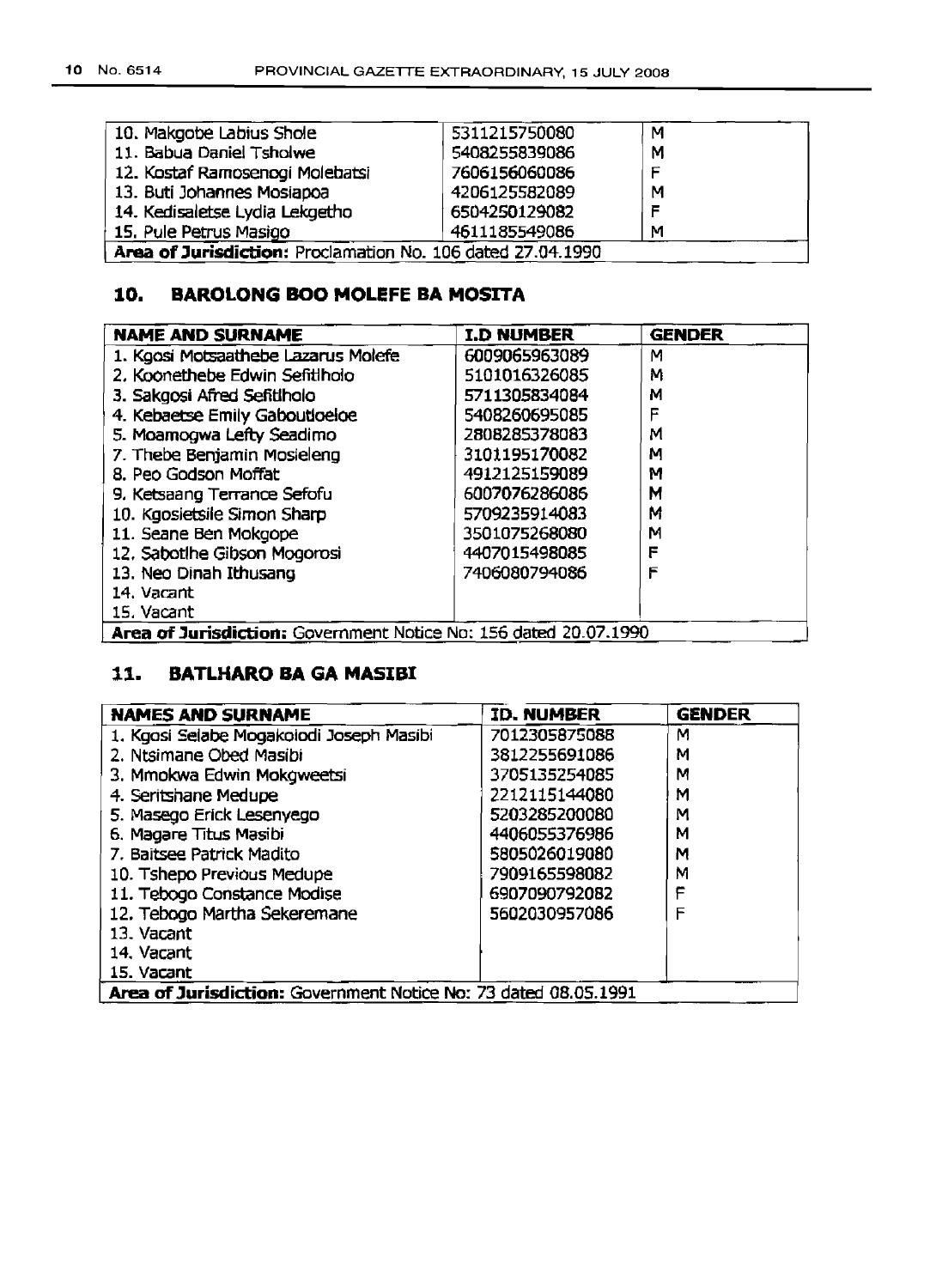# **12. BAROLONG BOO RATLOU SA GA MARUMOLOA**

| <b>NAMES AND SURNAME</b>                                         | <b>ID. NUMBER</b> |   |
|------------------------------------------------------------------|-------------------|---|
| 1. Kgosi Kopano Simon Lekoko                                     | 6603066093084     | м |
| 2. Molosiwa David Marumoloa                                      | 2503215149080     | м |
| 3. Motseoakhumo Samson Marumoloa                                 | 5602156015081     | м |
| 4. Kekgetheng Winston Ntshidi                                    | 3907125417082     | M |
| 5. Tshabani Joseh Sebolaneng                                     | 3012105273082     | м |
| 6. Morena Savour Marumola                                        | 3403075083082     | M |
| 7. Kemonna Simon Molema                                          | 3509295213083     | М |
| 8. Kenosi Nelson Mottadile                                       | 3602225256080     | м |
| 9. Boenyane Louiboy Tshesebe                                     | 3001155397081     | м |
| 10. Seabe Petrus Tiro                                            | 4701035752087     | м |
| 11. Mosimanegape Colonel Malete                                  | 6511245836085     | м |
| 12. Gopane Israel Gopane                                         | 4312275162084     | м |
| 13. Lesego Esther Marumolwa                                      | 7211251090086     | F |
| 15. Boitshwarelo Phillimon Letebele                              | 7008275771083     | м |
| 16. Goitshasiwang Mariam Ramasesane                              | 5805051337084     | F |
| 17. Kgopolelo Anna Modisane                                      | 4906260790088     | F |
| 18. Keeletse Villiah Tihomedi                                    | 4604260589085     | F |
| 19. Bakang Samuel Senne                                          | 5501017992084     | м |
| 20. Vacant                                                       |                   |   |
| Area of Jurisdiction: Government Notice No. 152 dated 30.07.1990 |                   |   |

## **13. BAKWENA SA MOLOPYANE**

| <b>NAMES AND SURNAME</b>                                         | ID. NUMBER    | <b>GENDER</b> |
|------------------------------------------------------------------|---------------|---------------|
| 1. Garebabope Melea Malefo                                       | 4607035573086 | M             |
| 2. Sentso Johannes Monnye                                        | 6001225743089 | м             |
| 3. Medupe John Dithipe                                           | 2506045231085 | М             |
| 4. David Lesetedi                                                | 6008065958081 | M             |
| 5. Ramauta Frederick Bogatsu                                     | 6712185767088 | М             |
| 6. Dimakatso Josephine Molopo                                    | 6704090773087 | F             |
| 7. Mapula Obediah Moeng                                          | 7404210818081 | F             |
| 8. Jaja John Mautlwa                                             | 4804045889087 | м             |
| 9. Vacant                                                        |               |               |
| 10. Vacant                                                       |               |               |
| Area of Jurisdiction: Government Notice No: 154 dated 20.07.1990 |               |               |

#### **14. BANOGENG**

| <b>NAMES &amp; SURNAME</b>         | ID. NUMBER    | <b>ID. NUMBER</b> |
|------------------------------------|---------------|-------------------|
| 1. Kgosi Dithole Frederick Mosiane | 3202135175080 | м                 |
| 2. Ramaduo Moses Mosiane           | 3106205196084 | м                 |
| 3. Petrus Digoamaje                | 3706065546086 | м                 |
| 4. Maite Maria Digoamaje           | 4405010553086 |                   |
| 5. Dinape Johannes Ramasilo        | 3606175264085 | M                 |
| 6. Mosadigape Doseline Mosiane     | 5107060137088 |                   |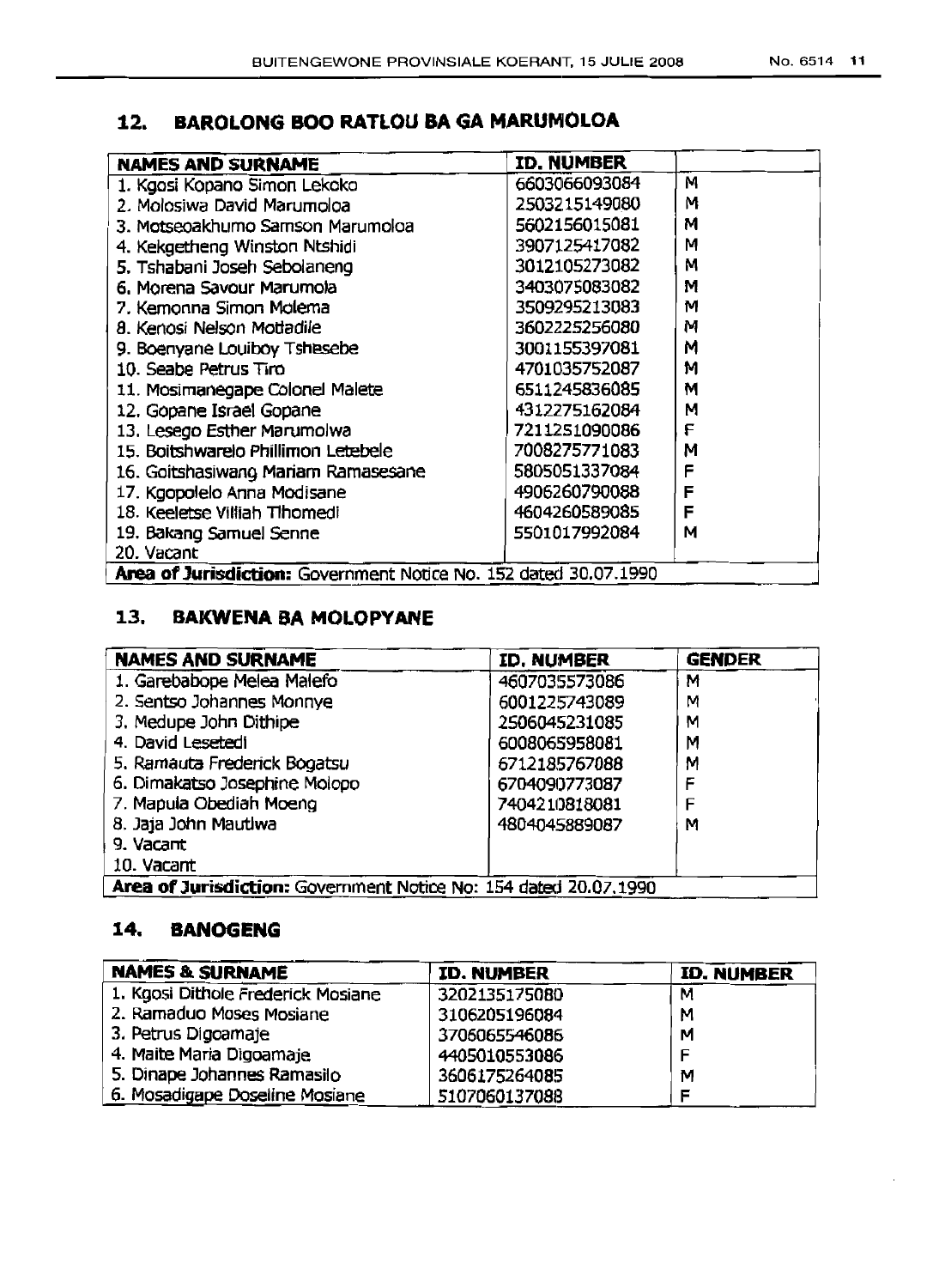| 7. Gasekaiwe Sophia Moilwe                                      | 4010280330080 |  |
|-----------------------------------------------------------------|---------------|--|
| 8. Vacant                                                       |               |  |
| 9. Vacant                                                       |               |  |
| 10. Vacant                                                      |               |  |
| Area of Jurisdiction: Government Notice No: 95 dated 14.06.1991 |               |  |

#### **15. TAU RAPULANA**

| <b>NAMES AND SURNAME</b>                                         | ID. NUMBER    | <b>GENDER</b> |
|------------------------------------------------------------------|---------------|---------------|
| 1. Kgosi Makgwe Israel Matlaba                                   | 5705175184083 | М             |
| 2. Mokoena Griffiths Rapulana                                    | 3909295265085 | м             |
| 3. Selaotswe John Molusi                                         | 2911115259083 | M             |
| 4. Medupe Andrew Moilwa                                          | 3112165096082 | M             |
| 5. Seitiso Bennet Kgaje                                          | 2806255154088 | F             |
| 6. Mothatthedi Livy Selogilwe                                    | 5211155743089 | F             |
| 7. Lahliwe Martha Moleejane                                      | 5307071026086 | F             |
| 8. Ramogapinyana Job Masebe                                      | 6704165691081 | м             |
| 9. Joseph John Kgosiemang                                        | 4701035269082 | м             |
| 10. Phephelaphi Gladys Pule                                      | 3502030336087 | м             |
| 11. Sizeiwa Berlina Phage                                        | 7002250007084 | F             |
| 12. Margaret Bothobotsile Motsumi                                | 7907190634088 | F             |
| 13. Mokgosi Abednego Senokwane                                   | 6610134090088 | М             |
| 14. Monnapula Samuel Motsumi                                     | 6704205808083 | М             |
| 15. Wonderboy Mofokeng                                           | 7508086374084 | м             |
| 16. Phuswa Dorcas Xaba                                           | 6007150925088 | F             |
| 17. Molapong Andries Sebokolodi                                  | 5312185534082 | M             |
| 18. Richard Ernest Funeka                                        | 7005185638089 | м             |
| 19. Vacant                                                       |               |               |
| 20. Vacant                                                       |               |               |
| Area of Jurisdiction: Government Notice No: 196 dated 13.09.1991 |               |               |

#### **16. BAKOLOBENG**

| <b>NAMES AND SURNAME</b>         | ID. NUMBER    | <b>GENDER</b> |
|----------------------------------|---------------|---------------|
| 1. Kgosi Logaga Kelly Molete     | 2410295134083 | м             |
| 2. Seabelo Albert Molete         | 5203045449084 | м             |
| 3. Molefe Solomon Mogatusi       | 4606055128086 | м             |
| 4. Molokoane Smith Ruele         | 2801255171083 | м             |
| 5. Kgosikoma Lamelk Tihale       | 5210145806089 | м             |
| 6. Letshabo Cliffor Lotlonkane   | 6203126190085 | M             |
| 7. Mothobogeng Lydia Molete      | 4905050210083 | F             |
| 8. Masechele Shirley LetIhakeng  | 5102080665085 | F             |
| 9. Mokolobeng Jeremiah Molete    | 3911145260084 | м             |
| 10. Mosupa Egelon Montshe        | 6908025637081 | м             |
| 11. Difiniki Maria Diseko        | 6806130673084 | F             |
| 12. Rasebego Jooste Moiete       | 5704125892085 | м             |
| 13. Khutsafalo Dorcas Moholoagae | 6311251088089 | F             |
| 14. Basebi Paulina Ndlangiso     | 5010200879082 | F             |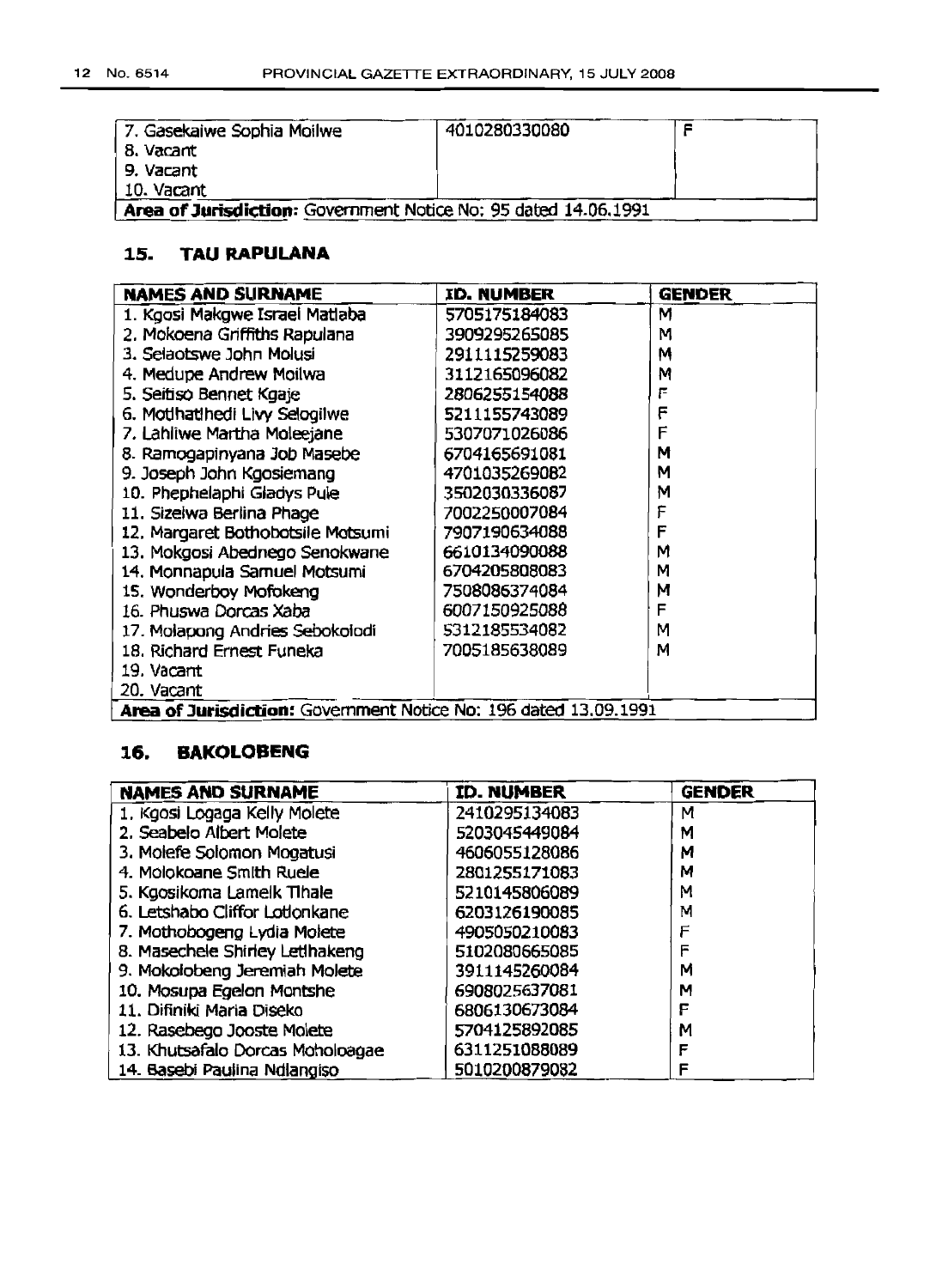| 15. Vacant                                                      |  |
|-----------------------------------------------------------------|--|
| Area of Jurisdiction: Government Notice No: 92 dated 08.08.1986 |  |

#### **17. BAROLONG 800 RAPULANA**

| <b>NAMES AND SURNAME</b>                                          | ID. NUMBER    | <b>GENDER</b> |
|-------------------------------------------------------------------|---------------|---------------|
| 1. Kgosi Gosiame Anthia Seatlholo                                 | 6610130827082 | F             |
| 2. Mahlo Johannes Senokwanyane                                    | 4411295414085 | м             |
| 3. Samanoge Samuel Mothibi                                        | 3110095154088 | м             |
| 4. Aujane John Setshedile                                         | 2409135135086 | м             |
| 5. Moseki Hastings Mosikare                                       | 7512285591080 | м             |
| 6. Kenaope Poppy Lydia Nkate                                      | 6506051464089 | F             |
| 7. Morwadi Maria Mathibe                                          | 5906251015080 | F             |
| 8. Dipuo Dominica Mahlonoko                                       | 6809100076080 | F             |
| 9. Serai Ophosia Mosiatlhaga                                      | 5712126253082 | F             |
| 10. Roinias Pharatihatiha Monkwe                                  | 4404105526081 | м             |
| 11. Maiatsi Solomon Mosiedi                                       | 4901215706081 | м             |
| 12. Molutsi Joseph Mogame                                         | 4305035100089 | м             |
| 13. Vacant                                                        |               |               |
| 14. Vacant                                                        |               |               |
| 15. Vacant                                                        |               |               |
| Areas of jurisdiction: Government Notice No: 212 dated 07.09.1991 |               |               |

## **18. BAROLONG BOO RATLOU BA GA PHOI**

| <b>NAMES AND SURNAME</b>           | ID. NUMBER    | <b>GENDER</b> |
|------------------------------------|---------------|---------------|
| 1. Kgosi Gaesegwe Henry Phoi       | 4704045842088 | м             |
| 2. Obonyi Obed Mmutle              | 2803065185089 | M             |
| 3. Molife Seth Moroka              | 2506095134083 | M             |
| 4. Samuel Theko Sejamoholo         | 6603275698087 | м             |
| 5. Motaung Ephraim Dihele          | 3106105271086 | м             |
| 6. Ramokgalo Haakbos Motlhabane    | 4504105556085 | M             |
| 7. Motseotsile Kenneth Baatile     | 8310065610086 | м             |
| 8. Kgosimotse Joseph Phoi          | 8310065610086 | M             |
| 9. Ngakatau Joseph Monchusi        | 4204025737085 | м             |
| 10. Thomas Tomas Letsapa           | 5205115819088 | М             |
| 11. Tshipiyareng Petrus Motihabane | 3110025173083 | м             |
| 12. Noto Joshua Motihabane         | 6510075814089 | м             |
| 13. Kgokong Shadrack Lekgari       | 5309165350083 | M             |
| 14. Radintja Johanens Kgwadi       | 4905035288089 | м             |
| 15. Kgoroyamotse Joseph Motswadira | 3211195176086 | M             |
| 16. Bafana Meshack Setihare        | 3902105112084 | M             |
| 17. Gopolang Joy Monchonyane       | 7104125923089 | F             |
| 18. Keabuletse Ellen Madikwe       | 5303120856086 | F             |
| 19. Sebego Jeremia Motshole        | 5506066449084 | м             |
| 20. Moipone Welhemina Maruping     | 8207300423087 | F             |
| 21. Matlakala Dorah Phaka          | 4008090495085 | F             |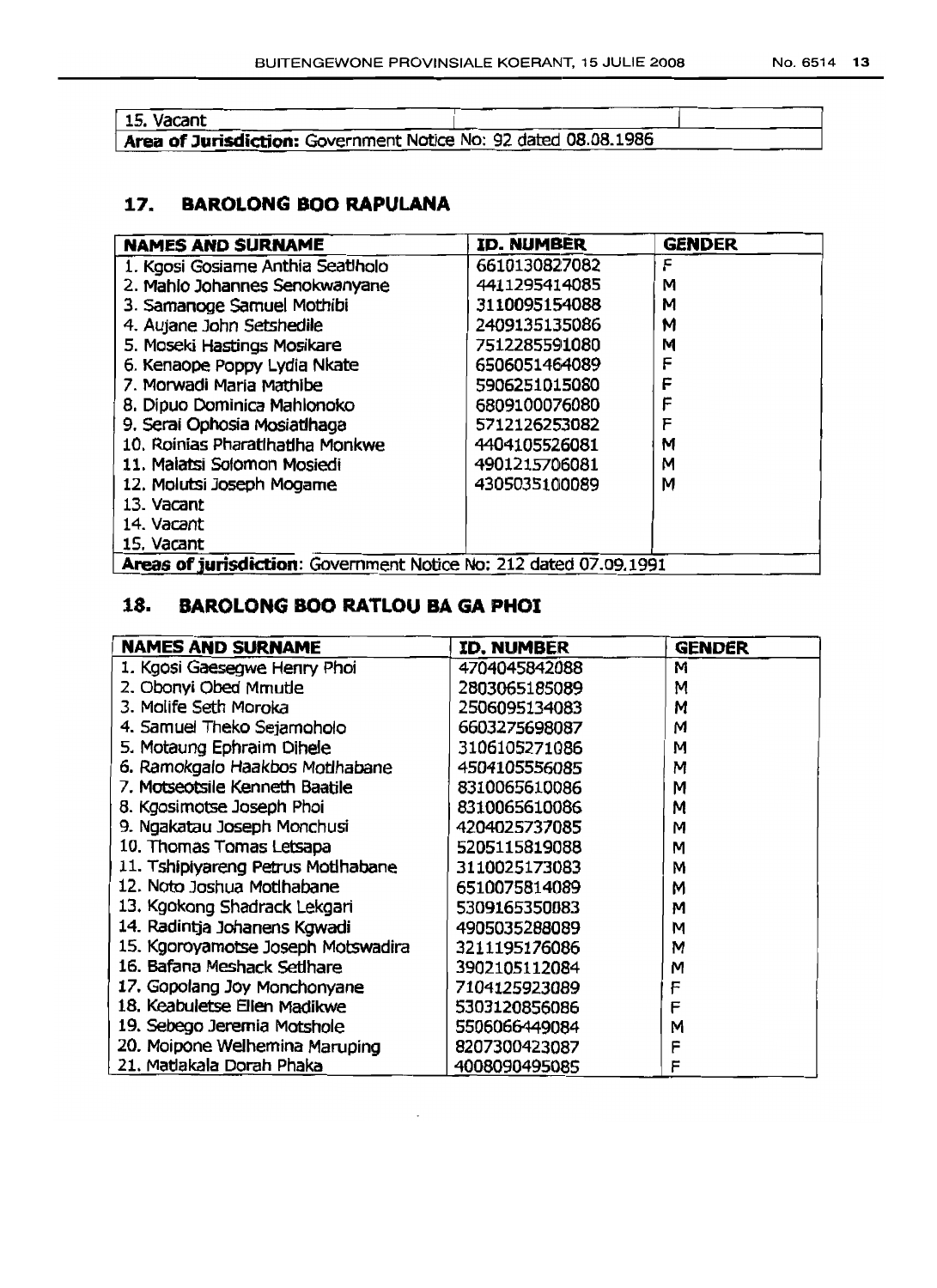| 22. Inalengwe Sinah Kwena                                       | 7211020901084 | ⊏ |
|-----------------------------------------------------------------|---------------|---|
| 23. Kekganetswe Love Mogorosi                                   | 6105220759089 |   |
| 24. Serunye Emma Tihako                                         | 4307190374087 |   |
| 25. Baile Mabel Seate                                           | 3005300158082 | F |
| 26. Mosadiwapula Lizzy Phokomusi                                | 5612050850087 |   |
| 27. Matiwale Isaiya Mmutle                                      | 3706065642083 | м |
| 28. Baruti Samson Mokoto                                        | 7707055638087 | м |
| 29. Vacancy                                                     |               |   |
| 30. Vacancy                                                     |               |   |
| Area of Jurisdiction: Government Notice No. 14 dated 09.02.1990 |               |   |

#### **19. BAROLONG BOO RATLOU BA GA SEITSHIRO**

| <b>NAMES AND SURNAME</b>                                         | <b>ID. NUMBER</b> | <b>GENDER</b> |  |
|------------------------------------------------------------------|-------------------|---------------|--|
| 1. Kgosi Patrick Moshoette                                       | 4303175144082     | м             |  |
| 2. Lerato Love Moshoette                                         | 2709125086086     | M             |  |
| 3. Sophy Mmaserebolo Mokgoamme                                   | 6996961293081     | F             |  |
| 4. Sarel Elias Pebe                                              | 1701015784087     | м             |  |
| 5. Mary Puleng Mosimanyane                                       | 7601150242087     | F             |  |
| 6. Atwill Medupe Molehi                                          | 3306125100089     | M             |  |
| 7. Maureen Sejako Seepamore                                      | 7004230943083     | F             |  |
| 8. Sanah Puseletso Seoka                                         | 8104130360086     | F             |  |
| 9. Reuben Lentereme Lecholo                                      | 4908025585085     | м             |  |
| 10. Moiloe David Mogakabe                                        | 3610105741089     | м             |  |
| 11. Gotlayame Walter Moshcette                                   | 3506065253083     | м             |  |
| 12. Simon Gothata Moshoette                                      | 2411245189086     | м             |  |
| 13. Andrew Noto Moshoette                                        | 4803245682086     | М             |  |
| 14. John Monnakatswa Ntshinogang                                 | 3401045302087     | М             |  |
| 15. Tebogo Israel Kwenamore                                      | 7503055769086     | м             |  |
| 16. Mosimanegape Joe Motsweletsane                               | 4009195403081     | м             |  |
| 17. Matshwisa Ishmael Lerebolo                                   | 7308095717088     | м             |  |
| 18. Boitumelo Gladys Motshwari                                   | 6904190702081     | F             |  |
| 19. Kelebogile Sarah Mokgele                                     | 7710101716089     | F             |  |
| 20. Mogugudi Josephina Lesesa                                    | 5405300763089     | F             |  |
| 21. Lethopo Lucas Lenyora                                        | 3604165420085     | м             |  |
| 22. Simon Mokaleng Mokaleng                                      | 5507145815089     | М             |  |
| 23. Cathrine Malele                                              | 7607180470085     | F             |  |
| 24. Lesego Joseph Kgori                                          | 7001066116089     | м             |  |
| 25. Ontumetse Edwin Moshoeu                                      | 7702145241083     | M             |  |
| 26. Kedisaletse Rebecca Ntsokoane                                | 7702200809089     | F             |  |
| 27. Sephiri Revaldo Chube                                        | 8202025964085     | м             |  |
| 28. Badirile Albert Mokone                                       | 4103155317082     | M             |  |
| 29. Vacant                                                       |                   |               |  |
| 30. Vacant                                                       |                   |               |  |
| Area of Jurisdiction: Government Notice No. 109 dated 04.05.1990 |                   |               |  |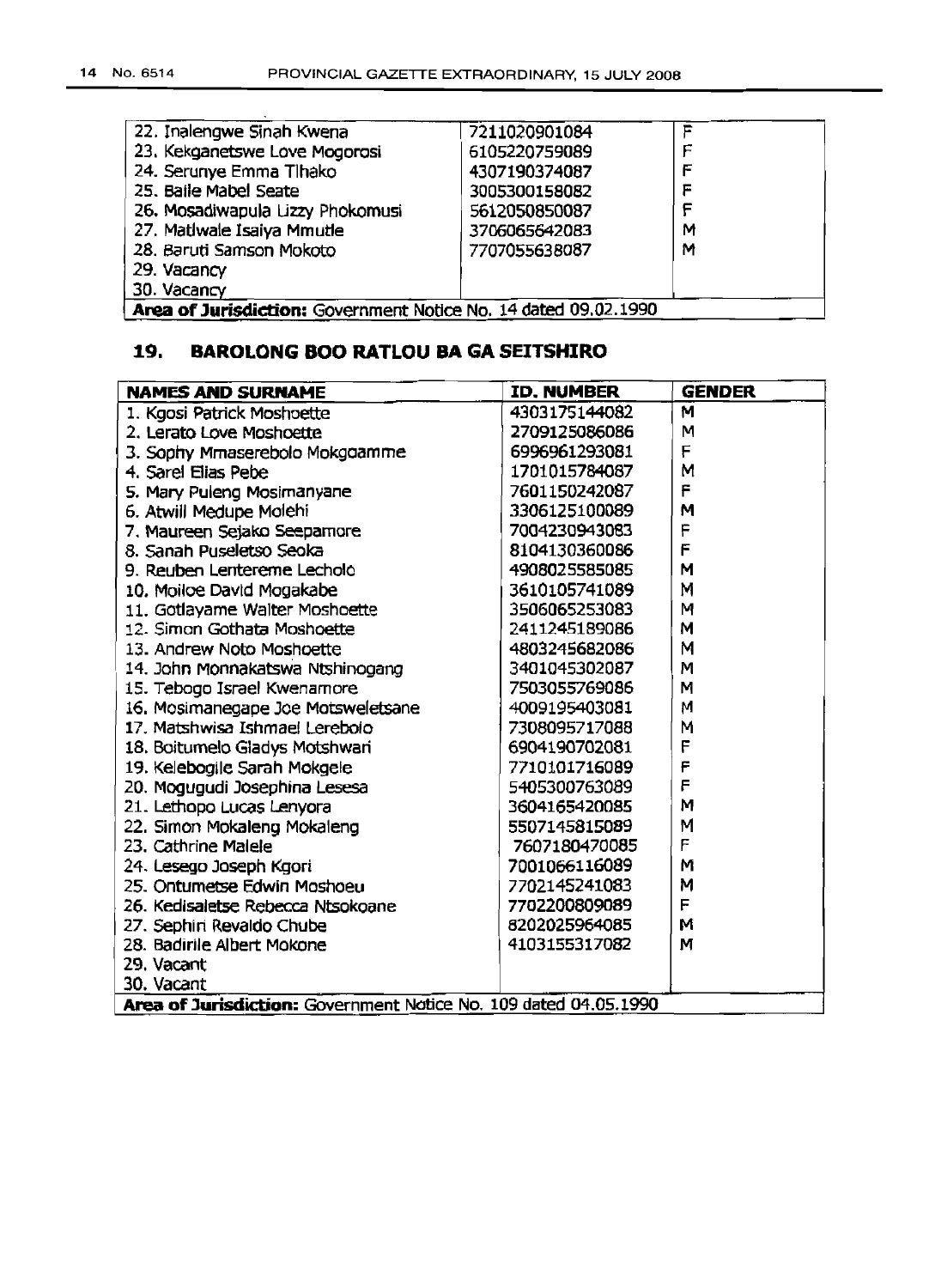## 20. BAFOKENG BA GA MOTLATLA

| <b>NAMES AND SURNAME</b>                                         | ID. NUMBER    | <b>GENDER</b> |
|------------------------------------------------------------------|---------------|---------------|
| 1. Motlalepula Mmakgotso Serobatse                               | 5606210626089 | F             |
| 2. Nehemiah Serobatse                                            | 4605035311085 | м             |
| 3. Lesole Stephen Manye                                          | 4303275436081 | М             |
| 4. Motshidisi Gladys Tlhabanelo                                  | 4203160231086 | F             |
| 5. Moshome Johnson Rantsho                                       | 2905015142084 | м             |
| 6. Morweng Aubrey Ramatiotio                                     | 4611045308087 | м             |
| 7. Ramopane AbramThabane                                         | 5209285619088 | M             |
| 8. Ramoarabi Simon Molebatsi                                     | 6610065107088 | м             |
| 9. Ratadi Labious Makhutla                                       | 4812135269086 | м             |
| 10. Serobatse Mosele Elizabeth                                   | 4812250277088 | F             |
| 11. Masoe Lourine Malebo                                         | 4903190281080 | м             |
| 12. Matselane Ellen Makhutle                                     | 5610100762088 | F             |
| 13. Makuru Lorraine Matshidiso                                   | 6312220675089 | F             |
| 14. Mabille Japhta Shomane                                       | 5911045773085 | М             |
| 15. Molifi Timothy Ramatlotlo                                    | 5807055701083 | М             |
| 16. Sebatlelo Tlaleng Cathrine                                   | 4206280244087 | F             |
| 17. Serobatse Motale Gabriel                                     | 6503245612087 | M             |
| 18. Ramasimo Simon Digojana                                      | 5707135469083 | М             |
| 19. Vacant                                                       |               |               |
| 20. Vacant                                                       |               |               |
| Area of Jurisdiction: Government Notice No: 107 dated 23.01.1959 |               |               |

#### BOJANALA DISTRICT MUNICIPALITY

#### 1. BATLHAKO SA MATUTU

| <b>NAMES AND SURNAME</b>                                                  | ID. NUMER     | <b>GENDER</b> |
|---------------------------------------------------------------------------|---------------|---------------|
| 1. Kgosi Moshe Ezekiel Mabe                                               | 6507125957082 | М             |
| 2. Ralekele Salatiel Mabe                                                 | 4301016183086 | м             |
| 3. Morapedi John Molotsi                                                  | 2403105182087 | M             |
| 4. Moone Edward Ramokgadi                                                 | 4612175528080 | М             |
| 5. Tsheko Daniel Morobadi                                                 | 4301035575081 | М             |
| 6. Mojaji Petrus Modise                                                   | 2903035473084 | M             |
| 7. Reuben Phofu Modisane                                                  | 2803065228087 | М             |
| 8. Rapao Ezekiel Moganetsi                                                | 3407075278089 | М             |
| 9. Gadifele Grace Makgotihwe                                              | 5303160819085 | F             |
| 10. Keledi Grace Lebeko                                                   | 3610220122082 | F             |
| 11. Tshidiso Grace Mokgosi                                                | 4604110564086 | F             |
| 12. Bagolo Dolly Lekalakala                                               | 6509300746082 | F             |
| 13. Mmatsheko Anna Koitsiwe                                               | 6204130930086 | F             |
| 14. Samuel Kgaswe                                                         | 7609025705089 | М             |
| 15. Mokgobye Wendy Matlakale                                              | 6009175822084 | м             |
| Area of Jurisdiction: Government Notice No: 13 dated 02/09/1993 read with |               |               |
| Government Notice No. 13 dated 02/09/1994                                 |               |               |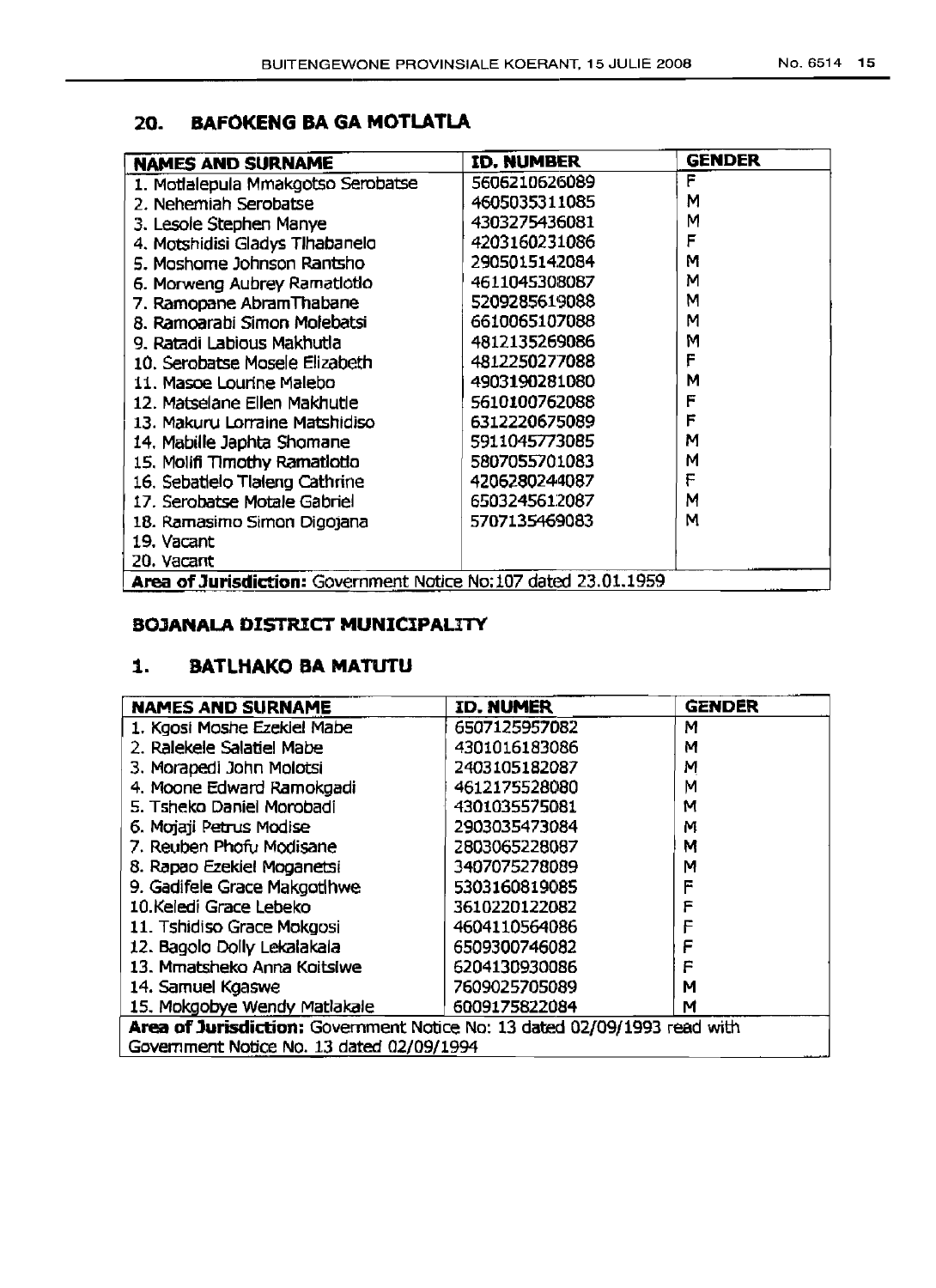#### **2. BATAUNG BA MOUBANE**

| <b>NAMES &amp; SURNAME</b>                                       | ID, NUMBER    | <b>GENDER</b> |
|------------------------------------------------------------------|---------------|---------------|
| 1. Kgosi Nteseng Jacob Sefanyetso                                | 5308135785089 | м             |
| 2. Motlhanka Michael Sefanyetso                                  | 2802035298089 | м             |
| 3. Boy Herman Seakatsie                                          | 3612095210083 | м             |
| 4. Ramajobane Solomon Mogodiri                                   | 3501045220088 | М             |
| 5. Montone Michael Ditau                                         | 2902165277083 | М             |
| 6. Xekemane Dagbreek Sovara                                      | 2509265129088 | М             |
| 7. Nani Bertha Segale                                            | 6206151049084 | F             |
| 8. Zenzile Lesiah Menziwa                                        | 4506280458086 | F             |
| 9. Maropeng Happy Sefanyetso                                     | 5808081525082 | м             |
| 10. Sello Gabriel Makgale                                        | 3907205353082 | М             |
| 11. Kgagodi Daniel Sello                                         | 5506105496088 | M             |
| 12. Vacant                                                       |               |               |
| Area of Jurisdiction: Government Notice No: 180 dated 09.02.1962 |               |               |

#### **3. BAKUBUNG BA RATHEO**

| <b>NAMES AND SURNAME</b>                                        | <b>ID. NUMBER</b> | <b>GENDER</b> |
|-----------------------------------------------------------------|-------------------|---------------|
| 1. Kgosi Motshubela Ezekiel Monnakgotla                         | 7609115683089     | м             |
| 2. Tihagi Karel Maditse                                         | 5811075352083     | м             |
| 3. Tsietsi David Tseladimmitlwa                                 | 6811015872082     | М             |
| 4. Mchacha Manuel Mahlalela                                     | 4810285430086     | М             |
| 5. Gakeboife Michael Melato                                     | 5304046194081     | м             |
| 6. Mpotseng Merriam Malpetiho                                   | 5602130865080     | F             |
| 7. Marry Mmalenyalo Diale                                       | 6210010891082     | F             |
| 8. Francinah Choice Tshetihe                                    | 6606140952084     | F             |
| 9. Mpho Peggy Pilane                                            | 6409020817083     | F             |
| 10. Disele Johannes Phologane                                   | 7001295705082     | м             |
| 11. Tshepo Titus Makgatha                                       | 6902245662086     | М             |
| 12. Busisiwe Allinah Myula                                      | 4905170582080     | F             |
| 13. Mpho Simon Motene                                           | 5302155817088     | М             |
| 14. Vacant                                                      |                   |               |
| 15. Vacant                                                      |                   |               |
| Area of Jurisdiction: Government Notice No. 20 dated 05.03.1982 |                   |               |

#### **4. BATLHAKO BA LEEMA**

| <b>KGORO</b>                 | <b>HEAD</b>   | <b>TD. NUMBER</b> |
|------------------------------|---------------|-------------------|
| 1. Kgosi Nkibi Batleng-Leema | 6205051791183 |                   |
| 2. Frekie Frederick Ntuane   | 4104135351084 | М                 |
| 3. Moganetsi Thomas Tokotha  | 5503105863086 | M                 |
| 4. Moeketsi Abram Mtsime     | 1708045079081 | M                 |
| 5. Otto Reuben Rakuba        | 3809165244089 | M                 |
| 6. Maboy Samuel Thiti        | 4407015693081 | М                 |
| 7. Motladile Lizzie Lelaka   | 2701070317087 |                   |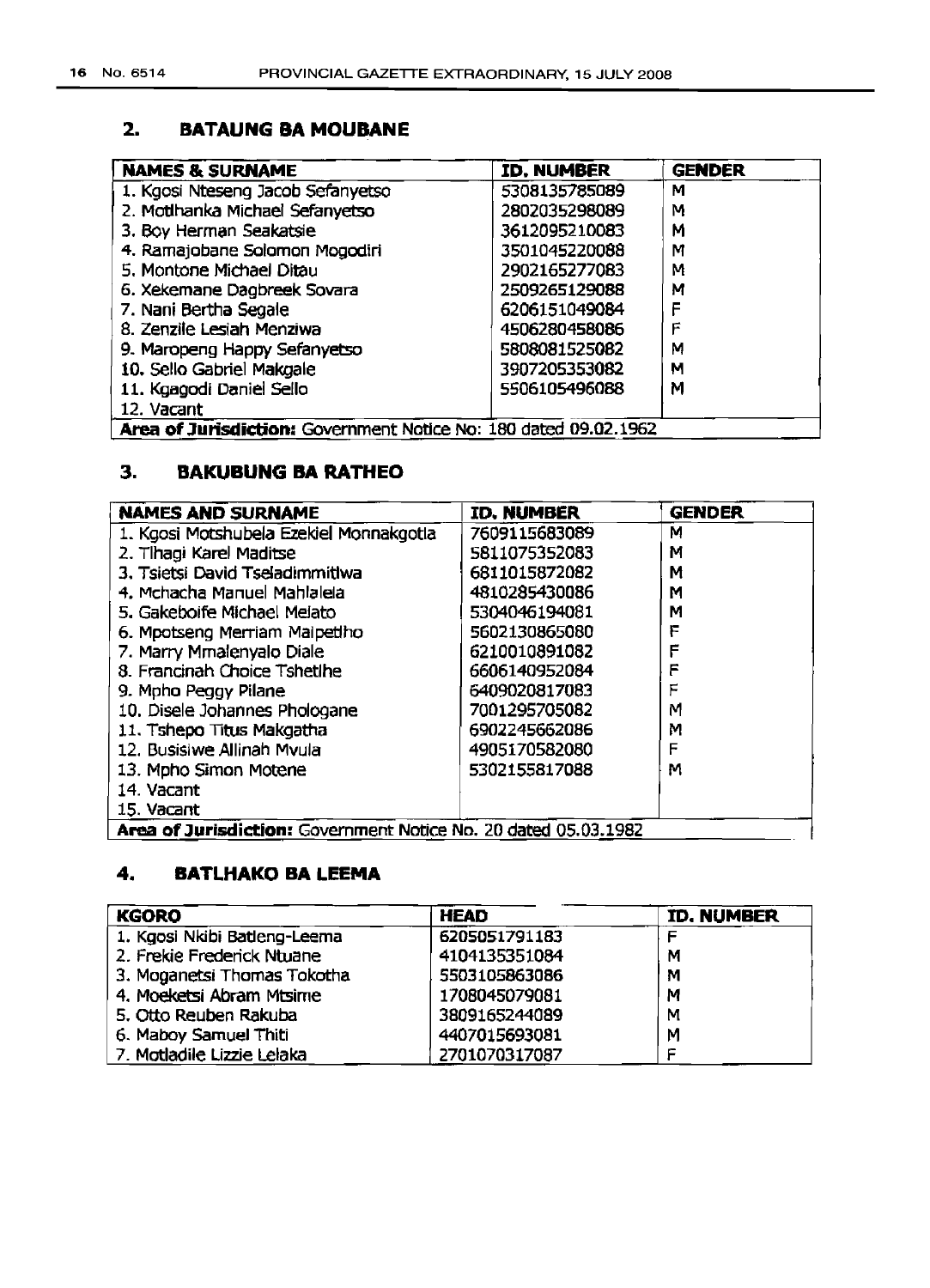| 8. Ntaba David Tshegameno                                        | 2908085344085 | м |
|------------------------------------------------------------------|---------------|---|
| 9. Fanie Phanuel Thembo                                          | 4602175551083 | М |
| 10. Shimane Solomon Tabane                                       | 4009285367089 | F |
| 11. Ntshadi Caroline Ntuane                                      | 4301012571087 | F |
| 12. Nana Deborah Molane                                          | 4301050349081 |   |
| 13. Gladys Andy Mfoloe                                           | 7009270839081 | F |
| 14. Rampya Joseph Moganetsi                                      | 3410105693087 | м |
| 15. Vacant                                                       |               |   |
| Area of Jurisdiction: Government Notice No: 157 dated 30.07.1990 |               |   |

## 5. BATLHALERWA

| <b>NAMES AND SURNAME</b>                                         | ID. NUMBER    | <b>GENDER</b> |
|------------------------------------------------------------------|---------------|---------------|
| 1. Kgosi Phera Simon Shongoane                                   | 4405225459087 | м             |
| 2. Phefo Ephraim Shongoane                                       | 2804185221085 | м             |
| 3. Shirley Maria Sito                                            | 5903250860087 | F             |
| 4. Njafu Elija Seabelo                                           | 3811175314084 | м             |
| 5. Thakadu Piet Maname                                           | 3211195177084 | м             |
| 6. Mpepi Meshack Modise                                          | 3010045209083 | м             |
| 7. Buti Isaac Motaung                                            | 6205745315080 | м             |
| 8. Matlhodi Dorcas Tshenye                                       | 5609280933089 | F             |
| 9. Kedibone Christinah Tsamai                                    | 6402180781082 | F             |
| 10. Lorato Margaret Moseneke                                     | 5204150924085 | F             |
| 11. Ranuma Aaron Tsagane                                         | 3405025226083 | м             |
| 12. Sanko Chere Dikgang                                          | 5809125444082 | м             |
| 13. Molatihegi Johannes Maboe                                    | 6603046117086 | м             |
| 14. Fetsang Francina Modise                                      | 7004041802088 | F             |
| 15. Patricia Molwana                                             | 7508210553082 | F             |
| Area of Jurisdiction: Government Notice No: 211 dated 19.09.1991 |               |               |
|                                                                  |               |               |

## 6. BAPO SA MOGALE 11

| <b>NAMES AND SURMANE</b>                                         | <b>ID. NUMBER</b> | <b>GENDER</b> |
|------------------------------------------------------------------|-------------------|---------------|
| 1. Semetsa Thomas Mogale                                         | 2203195147085     | м             |
| 2. Didimalang Lott Mogale                                        | 4204165696083     | M             |
| 3. Bob Edward Mogale                                             | 5204285807080     | м             |
| 4. Itebeng Edwin Mogale                                          | 3004115309089     | м             |
| 5. Sonnyboy Meshack Mako                                         | 4505095224089     | M             |
| 6. Gwendoline Winnifred Mogale                                   | 2801120417084     | F             |
| 7. Matihase Mary Maboane                                         | 3909270355083     | F             |
| 8. Mantele Stefina Mogale                                        | 5711300889083     | ۴             |
| 9. Kgame Cornelius Moilwe                                        | 6311175914089     | м             |
| 10. Thabo Isaac Seriting                                         | 7404285954084     | M             |
| Area of Jurisdiction: Government Notice No: 213 dated 06.09.1991 |                   |               |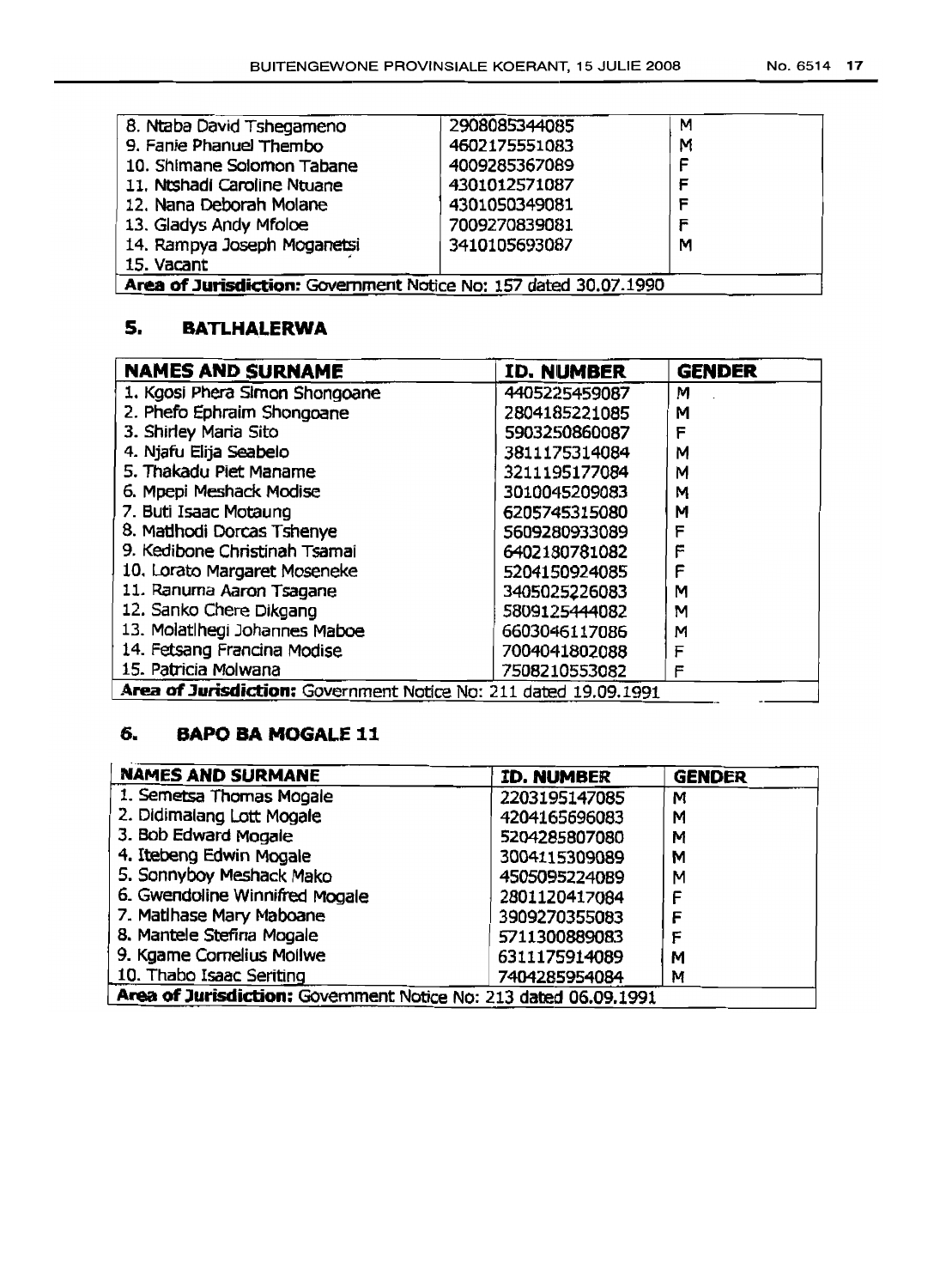## **7. BAKGATLA BA KGAFELA**

| <b>NAMES AND SURNAME</b>                                                        | <b>ID. NUMBER</b> | <b>GENDER</b> |
|---------------------------------------------------------------------------------|-------------------|---------------|
| 1. Kgosi Molefe John Pilane                                                     | 5803085848085     | M             |
| 2. Kobedi Phineas Pilane                                                        | 5103115677087     | М             |
| 3. Lenchwe Letihakana Pilane                                                    | 3211255189086     | М             |
| 4. Radikgonyana Solomon Ntshabele                                               | 4108115450089     | M             |
| 5. Lehuma Joseph Modise                                                         | 3906275315088     | M             |
| 6. Tshire Dorah Molefi                                                          | 4508020350086     | F             |
| 7. Kgajwane Naomi Mantirisi                                                     | 3810220313083     | Ë             |
| 8. Ramontsho Kaiphas Mabodisa                                                   | 4202015660085     | M             |
| 9. Molete Piet Ntshole                                                          | 4706025653088     | M             |
| 10. Stoffel Modimakoana                                                         | 3905065381086     | M             |
| 11. Tshegofatso Gift Seake                                                      | 8309015968081     | M             |
| 12. Mabogobe Selina Masilela                                                    | 3701170299085     | F             |
| 13. Thabo Zebulon Makgale                                                       | 5505055527082     | M             |
| 14. Mmakgotha Grace Masuku                                                      | 3202270260085     | F             |
| 15. Buti Paulos Motlhomi                                                        | 7508065785086     | M             |
| 16. Rathebe Masilela                                                            | 6910295831089     | M             |
| 17. Dikobe Thomas Masenye                                                       | 3202025853085     | М             |
| 18. Sefetiho Obed Phaladi                                                       | 6652658193086     | M             |
| 19. Seipati Esther Motihaga                                                     | 6505080893086     | F             |
| 20. Nanako Onica Kgarimetsa                                                     | 5304110827087     | F             |
| 21. Ntsimane Simon Ntshabele                                                    | 3601105439089     | M             |
| 22. Mmadijo Naome Moloana                                                       | 6507110820089     | F             |
| 23. Molatihegi Joseph Ntuane                                                    | 4409075494087     | M             |
| 24. Dimakatso Agnes Sefora                                                      | 6109140819080     | F             |
| 25. Lerato Sylvia Mogale                                                        | 7802220516084     | F             |
| Area of Jurisdiction: Government Notice No. 1276 dated 19.06.1953 read together |                   |               |
| with Government Notice No: 86 26.06.1992                                        |                   |               |

# **8. BAPHALANE**

| <b>NAMES AND SURNAME</b>        | <b>ID. NUMBER</b> | <b>GENDER</b> |
|---------------------------------|-------------------|---------------|
| 1. Kgosi Kobete August Ramakoka | 4306155595082     | м             |
| 2. Digwamaje Saltel Ramokoka    | 5002115776081     | M             |
| 3. Gaedupe Egmon Mpodi          | 5502155902083     | M             |
| 4. Lekuka Hendrick Letlape      | 6506235800083     | M             |
| 5. Mothusi George Mphela        | 5909075377082     | M             |
| 6. Ntule Andrias Moatshe        | 3404215219081     | М             |
| 7. Ramoagi Stephen Mfulwane     | 5505025804082     | м             |
| 8. Raselokwana Ephraim Botse    | 3209245115088     | Μ             |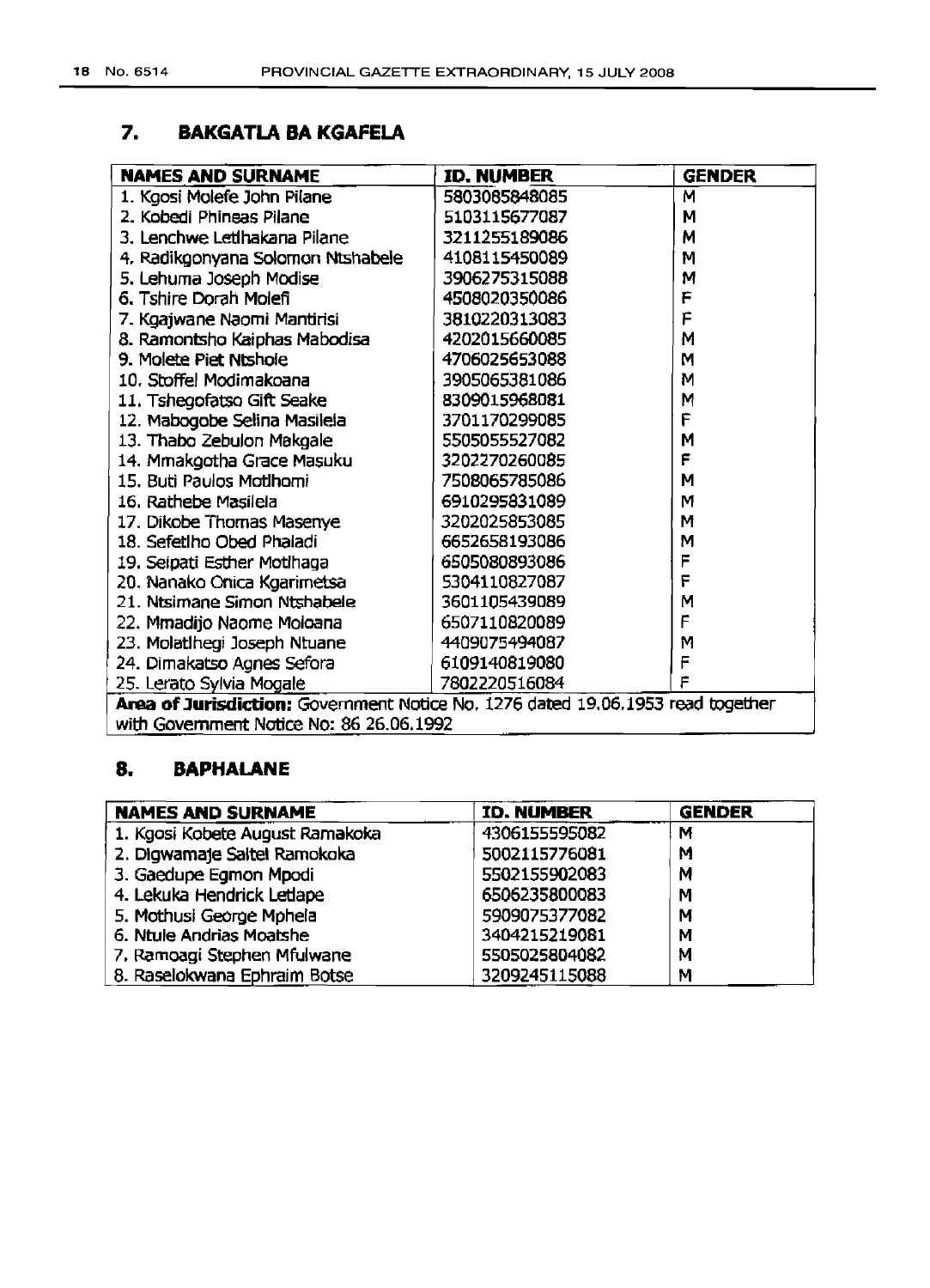| 9. Herman Cicel Masisi                                           | 4407035519084 | M |
|------------------------------------------------------------------|---------------|---|
| 10. Boikie Stephen Mokoka                                        | 4904265653088 | м |
| 11. Kgont Abram Moatshe                                          | 3405095143085 | м |
| 12. Motsoai Jacob Letiape                                        | 2807295170084 | м |
| 13. Sandra Nora Ndlovu                                           | 6510102178086 | F |
| 14. Joel Selemela                                                | 4602085609088 | м |
| 15. Tutu David Moatshe                                           | 3801025424084 | м |
| 16. Ramaru Elias Ramokoka                                        | 2902155165082 | м |
| 17. Shirley Maria Sito                                           | 5903250860087 | ۴ |
| 18. Vacant                                                       |               |   |
| 19, Vacant                                                       |               |   |
| 20. Vacant                                                       |               |   |
| Area of Jurisdiction: Government Notice No: 170 dated 16.08.1990 |               |   |

### **9. BATLOKWA BA GA SEDUMEDI**

| <b>NAMES AND SURNAME</b>                                                  | <b>ID. NUMBER</b> | Gender |
|---------------------------------------------------------------------------|-------------------|--------|
| 1. Jacob Koos Mooketsa                                                    | 2602115219082     | м      |
| 2. Mpolaeng Samuel Mothopi                                                | 5112085629085     | м      |
| 3. Nono Sarah Bogatsu                                                     | 5811111319088     | F      |
| 4. Gaefele Welheminah Matlapeng                                           | 6204290879081     | F      |
| 5. Tshinangwe Amanda Sedumedi                                             | 3912160541085     | F      |
| 6. Ntshadi Sheila Leseyane                                                | 3602010150084     | м      |
| 7. Rantshiri Caled Ramatlapeng                                            | 3904205189087     | м      |
| 8. Mosidi Berlina Bogatsu                                                 | 4009030475088     | F      |
| 9. Tutwane Alfred Bogatsu                                                 | 1802285177083     | м      |
| 10. Koboyankwe George Bogatsu                                             | 2602115219082     | м      |
| 11. Mabe Mesharck Kgaboesele                                              | 2711135160083     | м      |
| 12. Lemogang Philemon Modimoeng                                           | 4508095118087     | M      |
| 13. Bogatswi Abner Setshedi                                               | 2705255197081     | м      |
| 14. Modisaotsile Walter Sedumedi                                          | 6611145760086     | м      |
| 15. Vacant                                                                |                   |        |
| Area of Jurisdiction: Government Notice No. 13 dated 02.09.1994 read with |                   |        |
| Government Notice No. 102 of 1986                                         |                   |        |

#### **10. AMAHLUBI**

| <b>NAMES AND SURNAME</b>      | <b>ID. NUMBER</b> | <b>GENDER</b> |
|-------------------------------|-------------------|---------------|
| 1. Kgosi Madoda Shadrack Zibi | 4609195521087     | M             |
| 2. Mahlubi Nelson Mpofu       | 4101205232087     | M             |
| 3. Mpitizel Joel Mahambehiala | 4002026078081     | M             |
| 4. Nkosinathi Headson Somishi | 6005245912087     | м             |
| 5. Didimane Ryan Matiwane     | 3204295165083     | м             |
| 6. Thamsanga Goodluck Kheswa  | 3412025074083     | м             |
| 7. Ziniklie Israel Molo       | 2901305204080     | м             |
| 8. Phefo Jan Ramokopelwa      | 3605255275086     | М             |
| 9. Nonzwakazi Lorraine Tilana | 3102010320084     | F             |
| 10. Kostas Augus Shabangu     | 3808085772080     | м             |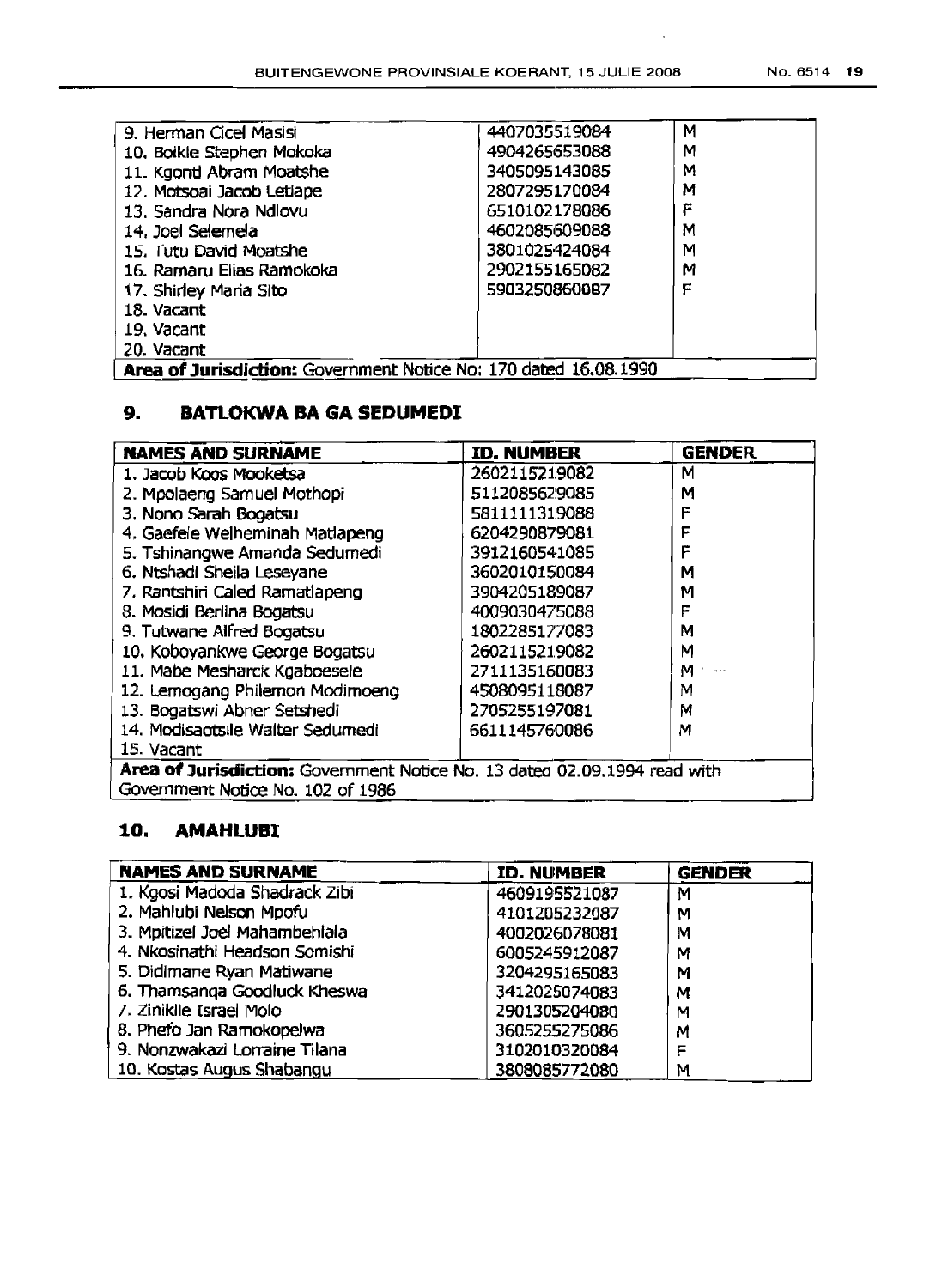| 11. George Diboele Lesejane                                      | 4702125702081 | м |
|------------------------------------------------------------------|---------------|---|
| 12. Nobesotho Charlotte Phanda                                   | 6706250599087 | E |
| 13. Bulelwa Grace Dayeli                                         | 7008030882084 |   |
| 14. Cleopatra Tekane                                             | 6411080608089 |   |
| 15. Nomfazi Emily Mawela                                         | 6306021109082 |   |
| Area of Jurisdiction: Government Notice No: 120 dated 11.05.1990 |               |   |

#### **11. BAKWENA BOO MODIMOSANA BA GA MMATAU**

| <b>SURNAME</b>                                          | <b>ID. NUMBER</b> | <b>GENDER</b> |
|---------------------------------------------------------|-------------------|---------------|
| 1. Kgosi Matsoedikane Theophilus Maseloane              | 4109200100406     | м             |
| 2. Shimako Jacob Digasu                                 | 3702145291082     | м             |
| 3. Mpho Frederick Matshailwe                            | 5002185761088     | M             |
| 4. Nontsizi Lydia Motihabane                            | 5203090847083     | м             |
| 5. Rantsho Reuben Ntsimane                              | 5109205677085     | м             |
| 6. Martoanong Boas Mokgethi                             | 4904115601089     | м             |
| 7. Gideon Rapula Sekano                                 | 5605095811080     | м             |
| 8. Temane Lenah Lepedi                                  | 6411030903088     | ۴             |
| 9. Matsimane Anna Mokgele                               | 4303240416085     | F             |
| 10. Flora Sophia Moagi                                  | 5108090606084     | F             |
| 11. Khunou Philemon Molekwa                             | 5204255791082     | м             |
| 12. Nkareng Joel Mabalane                               | 4208165641080     | м             |
| 13. Mamosotho Lydia Sekano                              | 4503170480080     | F             |
| 14. David Motihale                                      | 4310045477089     | м             |
| 15. Kidi Samuel Mathulwe                                | 4207075707080     | м             |
| 16. Leumile Levy Matshe                                 | 2111155135083     | м             |
| 17. Khumo William Bothomane                             | 3906175202089     | м             |
| 18. Matswedi Theophilus Maselwane                       | 4109295446087     | м             |
| 19. Vacant                                              |                   |               |
| 20. Vacant                                              |                   |               |
| Area of Jurisdiction: Government Notice No: 160 of 1988 |                   |               |

#### **12. BAROKOLOGADI SA GA MAOTWE**

| <b>NAMES AND SURNAME</b>                 | <b>ID. NUMBER</b> | <b>GENDER</b> |
|------------------------------------------|-------------------|---------------|
| 1. Kgosi Ofentse Thari Schenetler Maotwe | 7902115079089     | м             |
| 2. Rapodile Nelson Makganye              | 3203015346080     | м             |
| 3. Mosimanegape Alfred Banthitong        | 2709105245084     | м             |
| 4. Setepese Joseph Radebe                | 4311095115082     | М             |
| 5. Itumeleng Olivia Manyaapelo           | 7803230449084     | F             |
| 6. Jacob Monnao Ditihale                 | 4308055492089     | м             |
| 7. Kgosietsile Jairos Sephoti            | 4512065185084     | M             |
| 8. Sakie Albert Mokoka                   | 3510175201081     | м             |
| 9. Tompie Jóseph Manyaapelo              | 5201075114081     | M             |
| 10. Matthews Emmias Motthajoe            | 5403015304083     | м             |
| 11. Pelwentle Piet Ditibane              | 3601195250081     | м             |
| 12. Motsei Elizabeth Ngwato              | 4007200197086     | F             |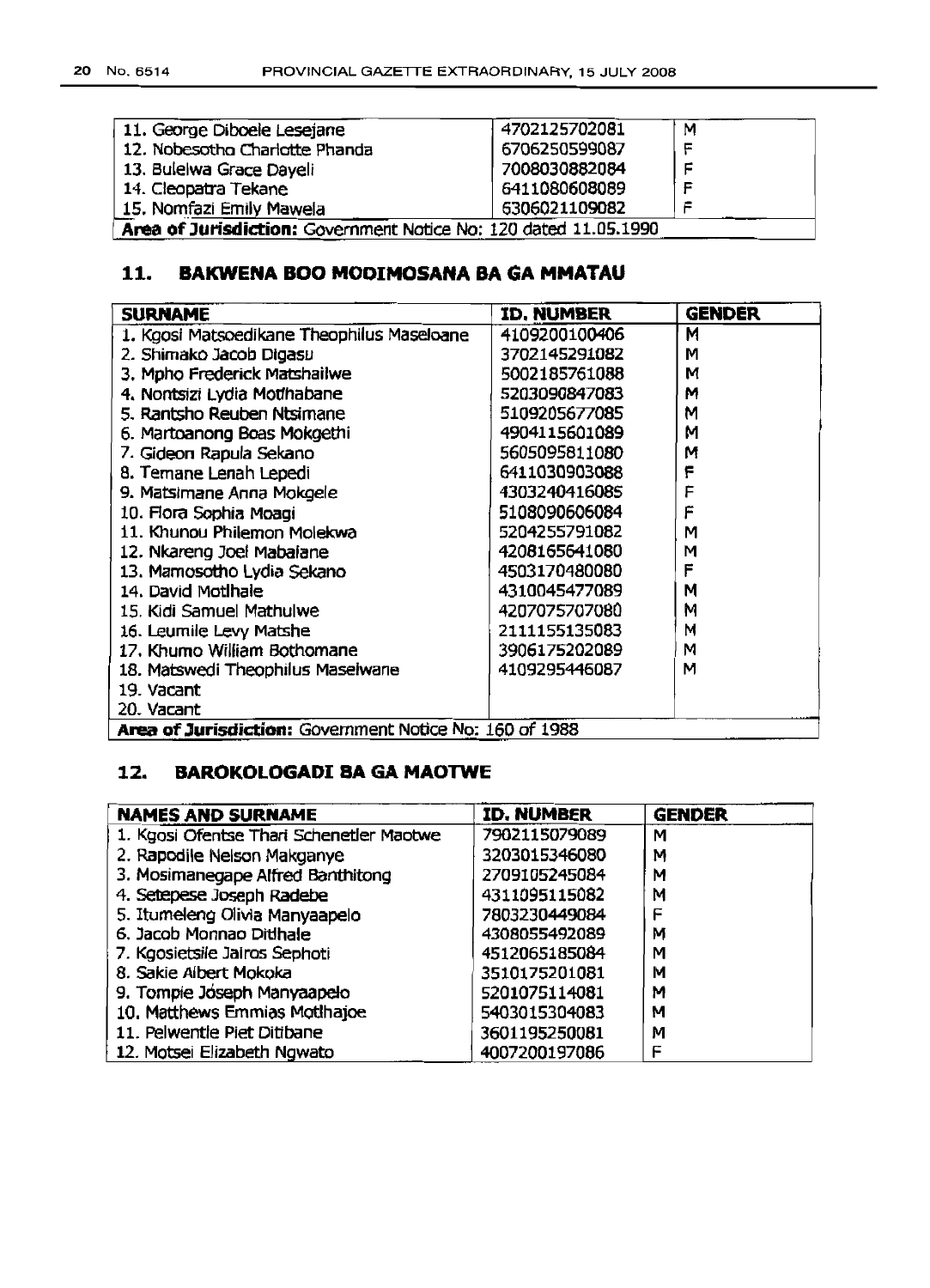| 13. Ramaiana David Keforilwe                                    | 3303035207088 | Μ |
|-----------------------------------------------------------------|---------------|---|
| 14. Vacant                                                      |               |   |
| 15. Vacant                                                      |               |   |
| Area of Jurisdiction: Government Notice No: 44 dated 08.04.1994 |               |   |

#### 13. BATLOKWA BOO KGOSI BA GA MATLAPENG

| <b>NAMES AND SURNAME</b>                                         | <b>ID. NUMBER</b> | <b>GENDER</b> |
|------------------------------------------------------------------|-------------------|---------------|
| 1. Kgosi Mogalenyane Frans Matlapeng                             | 6412025950081     | м             |
| 2. Lekang Bop Matlapeng                                          | 3606135221084     | м             |
| 3. Ramokata Abe Matlapeng                                        | 2706165276080     | M             |
| 4. Ratihogo Jacob Bogatsu                                        | 2710185180082     | м             |
| 5. Motihabana Ramono Letshwiti                                   | 3105275156085     | М             |
| 6. Motswagole Efron Mekgwe                                       | 3606115333081     | M             |
| 7. Molatedi Frans Mogorosi                                       | 3512255185085     | м             |
| 8. Tika Boas Masimong                                            | 2304045252081     | М             |
| 9. Khumoetsile Rachel Matlapeng                                  | 5206250978085     | F             |
| 10. Mmapula Johanna Matlapeng                                    | 6801101299084     | F             |
| 11. Baile Regina Dinake                                          | 5810170940081     | F             |
| 12. Lebogang Constance Segoe                                     | 3512060264083     | F             |
| 13. Ogasitse Magdelone Mmapogo                                   | 3803180403085     | F             |
| 14. Keatlaretse Nancy Matlapeng                                  | 7607060664088     | F             |
| 15. Baile Reginah Dinake                                         | 5810170940081     | F             |
| Area of Jurisdiction; Government Notice No. 144 dated 08.09.1991 |                   |               |

#### 14. BAHURUTSHE BOO MOKGATLHA (BRAKKUIl)

| <b>NAMES AND SURNAME</b>                                         | <b>ID. NUMBER</b> | <b>GENDER</b> |
|------------------------------------------------------------------|-------------------|---------------|
| 1. Kgosi Thabaetsile Mooketsi                                    | 3601135219089     | м             |
| 2. Sekgabi Isaac Thebe                                           | 7309205302084     | м             |
| 3. Gabaiphiwe Rosinah Moleele                                    | 5703070961085     | F             |
| 4. Metsiatsile Agnes Mooketsi                                    | 6707210723080     | F             |
| 5. Kgomo Simon Tshisi                                            | 5806135997083     | м             |
| 6.Suping Alpheus Mokale                                          | 4012105435086     | м             |
| 7. Moieta Gadeneus Ikaneng                                       | 3201165269086     | м             |
| 8. Moketekwa Luca Thebe                                          | 3608045287080     | м             |
| 9. Gabaiphiwe Rosina Moleele                                     | 5703070961085     | F             |
| 10.Emma Mokale                                                   | 6802250719088     |               |
| Area of Jurisdiction: Government Notice No. 122 dated 20.08.1993 |                   |               |

#### 15. BATAUNG BOO SELAlE BA SEFANYETSO

| <b>NAMES AND SURNAME</b>         | <b>ID. NUMBER</b> | <b>GENDER</b> |
|----------------------------------|-------------------|---------------|
| 1. Kgosi Motsei Felix Sefanyetso | 5311305718088     | м             |
| 2. Ratona Michael Mogodiri       | 4509250549082     | М             |
| 3. Dikeledi Sophie Ruole         | 3601045422099     |               |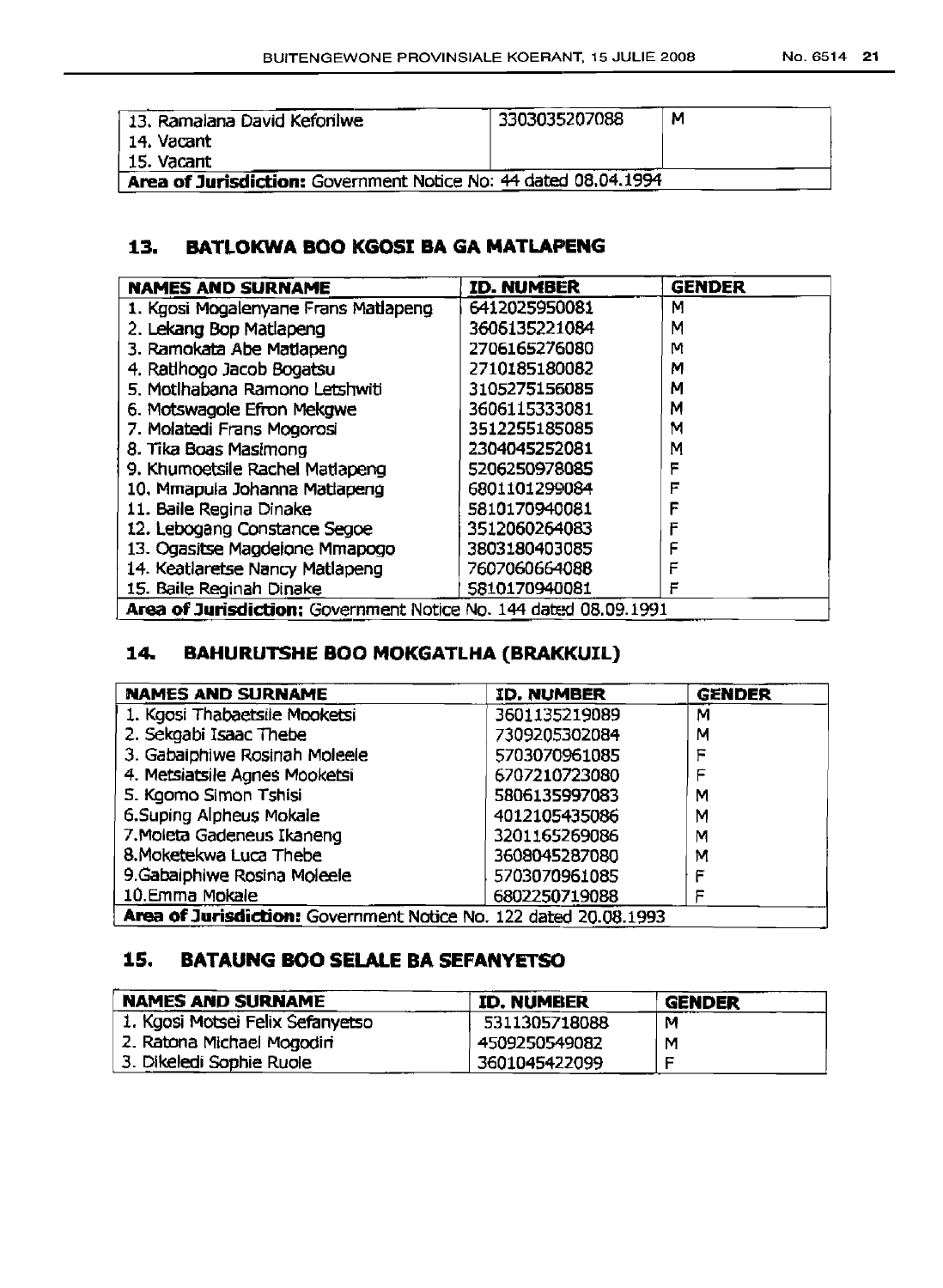| 4. Ntwagae Edwin Siminye                              | 4009095572084 | м |
|-------------------------------------------------------|---------------|---|
| 5. Tsie Aaron Magome                                  | 6309205975088 | M |
| 6. Motswenyane Christinah Sefanyetso                  | 6308130894083 | F |
| 7. Mphushi Dorcas Monaisa                             | 3202270255085 | F |
| 8, Ramaboa Abram Legodi                               | 4911245131085 | M |
| 9. Jeji Sylvia Molefe                                 | 4912300730084 | F |
| 10. Medupe Solomon Tshose                             | 4907075895088 | M |
| Area of Jurisdiction: Proclamation 3 dated 07.02.1986 |               |   |

#### 16. BAHURUTSHE BOO MOKGATLHA B A GA MOOKETSI (KOFFIEKRAAL)

| <b>NAMES AND SURNAME</b>                               | ID. NUMBER    | <b>GENDER</b> |
|--------------------------------------------------------|---------------|---------------|
| 1. Kgosi Thebeeatihajoa Samuel Mooketsi                | 6811116375084 | M             |
| 2. Rajaki Neo Sesoko                                   | 7002155564080 | м             |
| 3. Mosime Obed Mosime                                  | 5703165795083 | M             |
| 4. Kebitsamang Sophy Majafe                            | 6902021943080 | F             |
| 5. Boiturnelo Joyce Mooketsi                           | 5201290676088 | F             |
| 6. Mmamasa Rebecca Thale                               | 6906270850086 | F             |
| 7. Mama Ruth Sekgabi                                   | 6009290973085 | F             |
| 8. Boitumelo Pauline Mogoeng                           | 6209260963088 | F             |
| 9. Kgatihano Emma Mooketsi                             | 4306030506080 | F             |
| 10. Mmutle Moses Mooketsi                              | 3703045399082 | м             |
| 11. Tshetiho Obed Phefo                                | 4301015725086 | М             |
| 12. Kgopane Samuel Molifi                              | 2903295236080 | м             |
| 13. Ranngoto Klaas Mogoeng                             | 4109275363088 | М             |
| 14. Abram Thebe                                        | 3812055248087 | М             |
| 15. Morwe Johannes Mooketsi                            | 4212125565082 | м             |
| 16. Jonathan Modisane                                  | 4609115494084 | M             |
| 17. Amos Phologane                                     | 4702105683087 | м             |
| 18. Raphapha Jeremia Makgetle                          | 3502125191082 | м             |
| 19. Dikgokelo Hendrick Kwadibane                       | 3712195215089 | м             |
| 20. Vacant                                             |               |               |
| Area of Jurisdiction: Government Notice No. 51 of 1987 |               |               |

#### 17. BAKWENA BA MODIMOSANA BA MATLHAKO

| <b>NAMES AND SURNAME</b>             | <b>ID. NUMBER</b> | <b>GENDER</b> |
|--------------------------------------|-------------------|---------------|
| 1. Kgosi Ramosetlho Godfrey Gasebone | 6309205975088     | м             |
| 2. Salome Bonny Gasebone             | 4212240496080     | м             |
| 3. Madubung Sophy Gaolalwe           | 5002100634089     | ۴             |
| 4. Tebogo Praise Mosome              | 4909090932086     | M             |
| 5. Mamathedi Jostinah Matshana       | 5807270810081     | F             |
| 6. Nkefi Lydia Sennelo               | 6403051022085     | F             |
| 7. Eiver Sinah Sechele               | 6609020905081     | F             |
| 8. Lelle Samuel Ramadie              | 7409225941083     | M             |
| 9. Bongani Phistos Ndlela            | 7012265937084     | M             |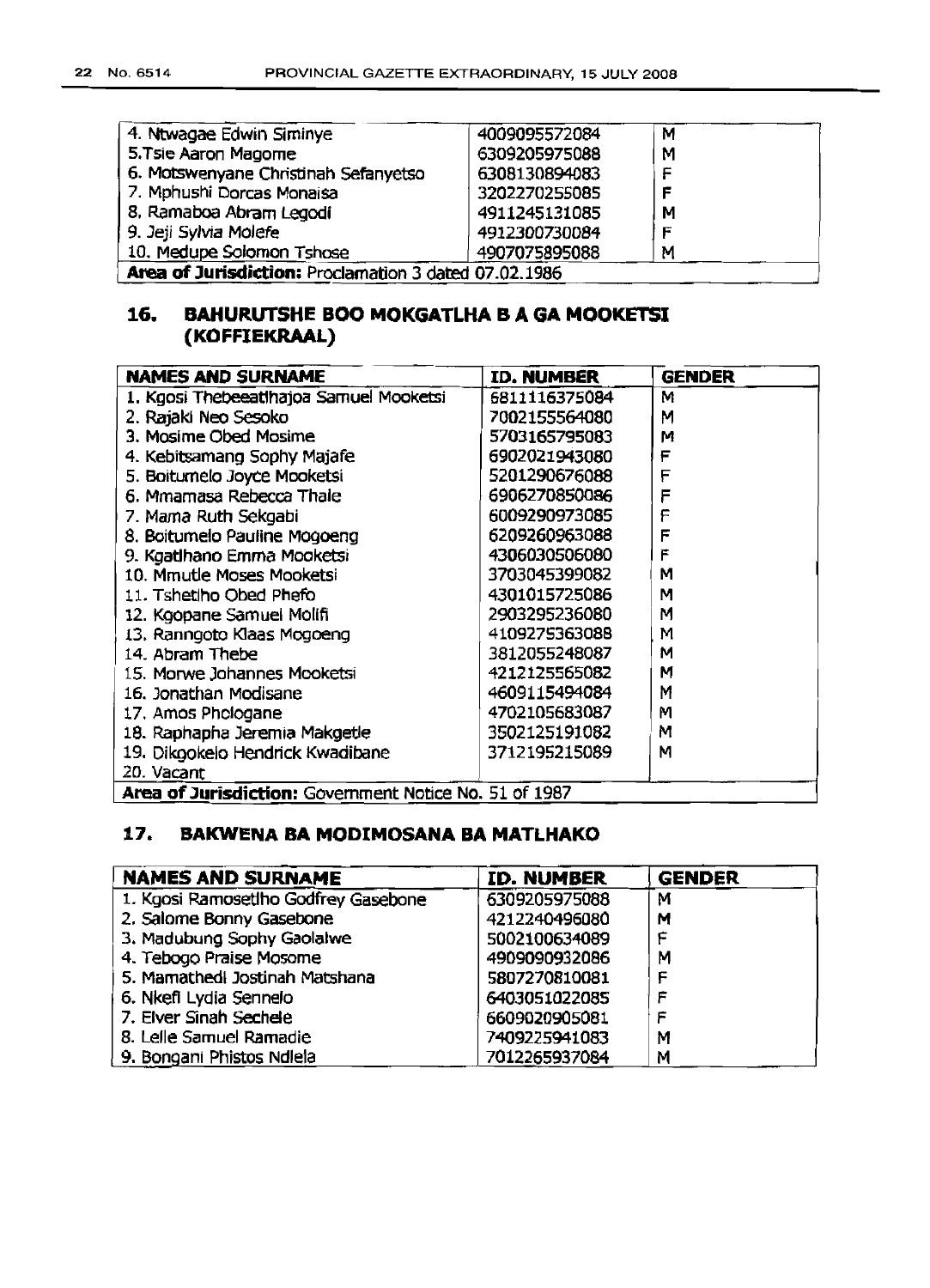| 10. Ramatihoane David Mathe                                      | 5208155804085 | M |
|------------------------------------------------------------------|---------------|---|
| 11. Gabafele Alex Masome                                         | 3606265323080 | м |
| 12. Tshibela Jooste Masoko                                       | 5405285713083 | M |
| 13. Seithamo Ernest Motlhabane                                   | 3810105610082 | M |
| 14. Masite David Lesejane                                        | 3510105506088 | м |
| 15. Magano Herman Magano                                         | 3203185206080 | M |
| 16. Dimpone Alpheus Molokwane                                    | 2905055355083 | М |
| 17. Butana Dirang Mabalane                                       | 3702015200080 | м |
| 18. Thebe Josia Seganwe                                          | 3907105426087 | М |
| 19. Manenge Paulos Modutwane                                     | 2505155264084 | М |
| 20. Boy Samuel Nkau                                              | 4904045478087 | M |
| 21. Tilu Peter Sekoko                                            | 4107015474082 | м |
| 22. Ntihe John Rabalago                                          | 4003105637086 | M |
| 23. Leburane Jacob Motshwanedi                                   | 5308055366084 | M |
| 24. Mpole Eli Nkwe                                               | 5403195746087 | м |
| 25. Banner Reuben Mekgoe                                         | 4105225442089 | м |
| Area of Jurisdiction: Government Notice No: 201 dated 18.11.1988 |               |   |

#### **18. BAKWENA SA MARE A PHOGOLE**

| <b>KGORO</b>                                                  | ID. NUMBER    | <b>GENDER</b> |
|---------------------------------------------------------------|---------------|---------------|
| 1. Kgosi Harry Diale Mogagabe                                 | 5808076050088 | м             |
| 2. Ouma Agos Mashabane                                        | 4702035707089 | м             |
| 3. Steve Joel Phakoane                                        | 5309125669085 | м             |
| 4. Mokgajana Andries Marungwana                               | 4406125609086 | M             |
| 5. Kgakgamatso Sinah Toodi                                    | 3008040409088 | F             |
| 6. Mojabeng Ruth Kusa                                         | 3705140204083 | F             |
| 7. Borejane Elizabeth Sekano                                  | 3209150298085 | F             |
| 8. Vacant                                                     |               |               |
| 9. Vacant                                                     |               |               |
| 10. Vacant                                                    |               |               |
| Area of Jurisdiction: Government Notice No: 24 dated 07.10.94 |               |               |

#### **19. BAPHIRING**

| <b>NAMES AND SURNAME</b>        | <b>ID. NUMBER</b> | <b>GENDER</b> |
|---------------------------------|-------------------|---------------|
| 1. Kgosi Lucas Manyane Mabalane | 4806095641086     | м             |
| 2. Neo Jonas Mabalane           | 2806265142081     | M             |
| 3. Esasa Molefe                 | 2612185144086     | м             |
| 4. Herman Ratsie Melato         | 4011085414087     | м             |
| 5. Fred Tshukudu                | 2701016778087     | М             |
| 6. Daniel Ledwaba               | 3704195200088     | M             |
| 7. Nongwaca Paul Sethebe        | 3606185311082     | м             |
| 8. Letsatsi Isaac Mabalane      | 2709015166089     | м             |
| 9. Mathibe Lazarus Tshukudu     | 6003155794082     | M             |
| 10. Mamongalo Saxee Moswai      | 6203260687086     | F             |
| 11. Dipuo Masoko                | 7312100797085     | F             |
| 12. Motshabi Esther Manamela    | 5710010947082     | F             |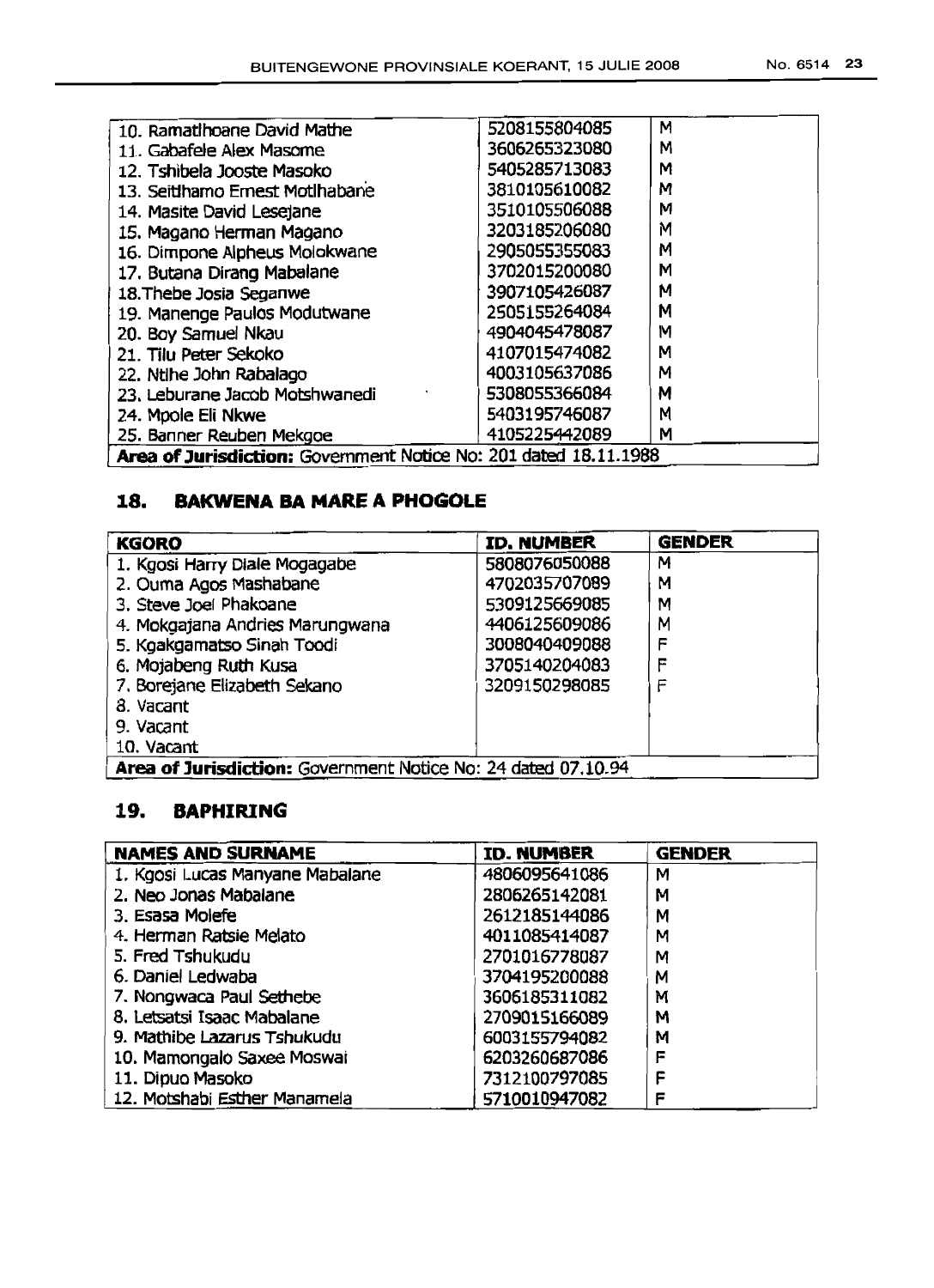| 13. Catherine Motshidisi Modise                            | 6212241225080 | , F |
|------------------------------------------------------------|---------------|-----|
| 14. DorothyToute                                           | 7109140913080 |     |
| 15. Morankogiele Herman Molatsi                            | 4602215333088 | M   |
| Area of Jurisdiction: Proclamation No. 14 dated 30.12.1983 |               |     |

#### 20. BAKWENA BOO MODIMOSANA SA GA MANAMELA

| <b>NAMES AND SURNAME</b>                                          | <b>ID. NUMBER</b> | <b>GENDER</b> |
|-------------------------------------------------------------------|-------------------|---------------|
| 1. Kgosi Tetebi Dinah Maimane                                     | 6001050476086     | F             |
| 2. Mosiki Phillip Nokwane                                         | 4002185329085     | м             |
| 3. Segole Johannes Pitse                                          | 3508085250081     | м             |
| 4. Monosi George Raseloma                                         | 4701105755085     | М             |
| 5. Mankurwane Onimus Rammekwa                                     | 4806105850081     | м             |
| 6. Pholwane Daniel Pilane                                         | 3608135206081     | М             |
| 7. Maleswane Martha Maimane                                       | 6410310719088     | F             |
| 8. Mosetsanagape Eda Maimane                                      | 4002280308083     | F             |
| 9. Goitseone Granny Tau                                           | 6812121556080     |               |
| 10. Motlagomang Elizabeth Maimane                                 | 5107200650081     | F             |
| Area of Jurisdiction: Government Notice No. 2091 dated 23.12.1960 |                   |               |

#### 21. BAKWENA BA MODIMOSANA BA MAAKA

| <b>NAMES AND SURNAME</b>                                          | <b>ID, NUMBER</b> | <b>GENDER</b> |
|-------------------------------------------------------------------|-------------------|---------------|
| 1. Kgosi Joshua Chimane Legoale                                   | 5112215648088     | м             |
| 2. Johannes Poane                                                 | 4306215481083     | М             |
| 3. Kgari Abram Kgame                                              | 4612085508081     | M             |
| 4. Mmamorwa Julia Kgame                                           | 3704200326084     | F             |
| 5. Kereemang Maria Moutioane                                      | 5507140863084     | F             |
| 6. Maletsatsi Anna Radebe                                         | 2909130241086     | F             |
| 7. Metiae Ziphora Legoale                                         | 4907010218801     | F             |
| 8. Lekoganyane Wilheminah Legoale                                 | 4503230461088     | F             |
| 9. Kopano Phillip Poane                                           | 2011065143088     | M             |
| 10. Mosala Willia Khane                                           | 2101065016085     | M             |
| 11. Moripe Solomon Molefe                                         | 3105215169081     | М             |
| 12. Molefi William Dibetso                                        | 4905015294081     | М             |
| 13. Kabelo Ishmael Nkitseng                                       | 5103135728084     | М             |
| 14. Wesi Josia Sekano                                             | 5903305821084     | M             |
| 15. Dokole Abram Legaole                                          | 3504115087080     | м             |
| Area of Jurisdiction: Government Notice No. 1342 dated 01.09.1967 |                   |               |

## 22. BATLOKWA SA BOGATSU

| <b>NAMES AND SURNAME</b>           | <b>ID. NUMBER</b> | <b>GENDER</b> |
|------------------------------------|-------------------|---------------|
| 1. Kgosi Dikolo Elizabeth Motsatsi | 4606260686084     |               |
| 2. Bogatswi Motsatsi               | 4412215458087     | М             |
| 3. Skoti Simon Modisane            | 4803235709089     | M             |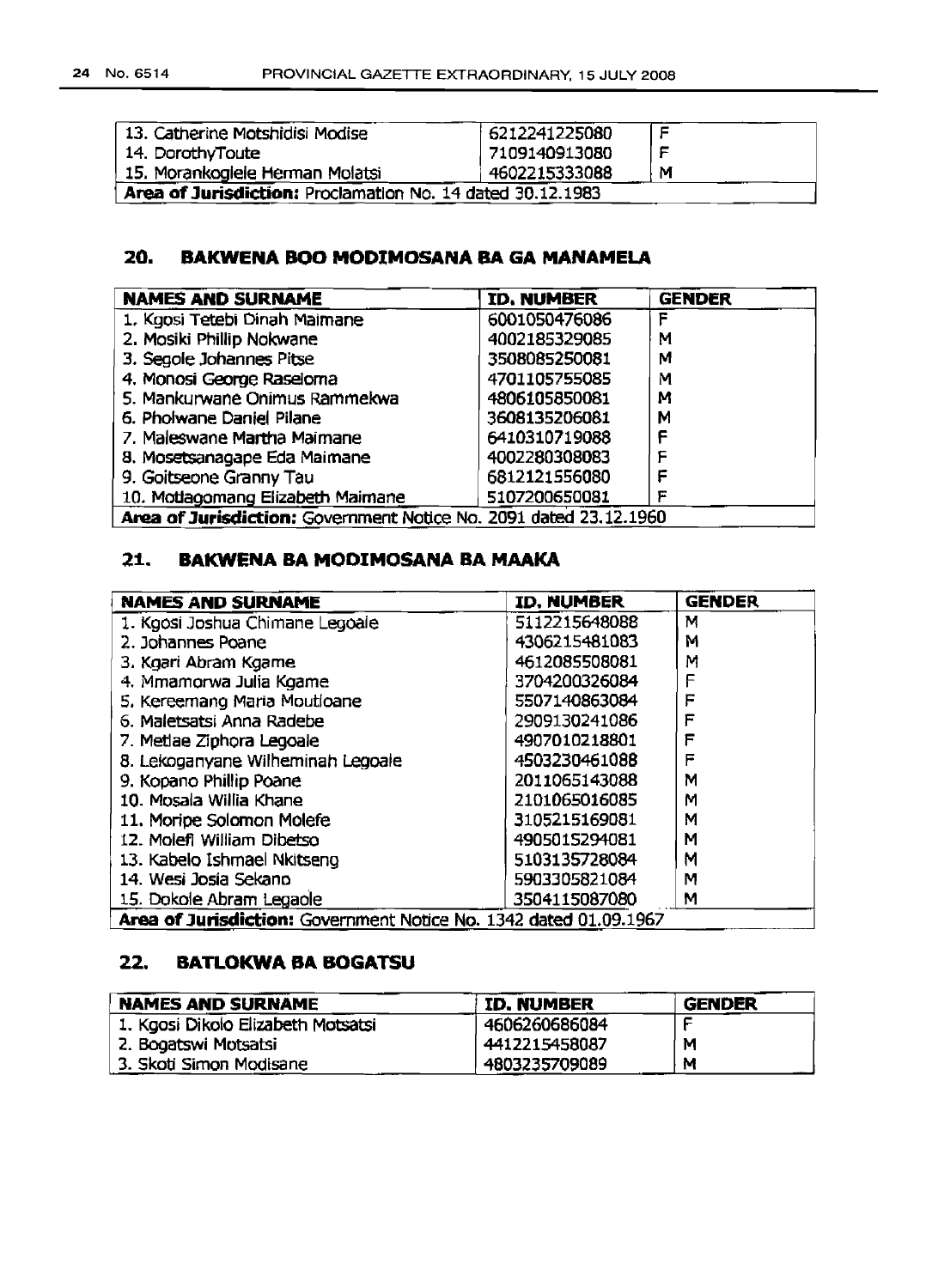| 4. Shimane Alfred Matsafu                                           | 3809305277080 | M |
|---------------------------------------------------------------------|---------------|---|
| 5. Goodleng Frans Seiso                                             | 4812105656080 | м |
| 6. Shimane Abram Koboyankwe                                         | 3504105265084 | M |
| 7. Mokoeng Hasael Sennelo                                           | 2301235130085 | м |
| 8. Thwane Labuis Thwane                                             | 3408165267081 | M |
| 9. Mosarini Samson Mabote                                           | 3805255338088 | F |
| 10. Kedibone Pauline Mfati                                          | 5610101702083 | м |
| 11. Obusitse Frans Molete                                           | 3010025208089 | м |
| 12. John Moiefe                                                     | 4704125702087 | M |
| 13. Tsholofelo Louisa Molete                                        | 4101240288086 | F |
| 14. Nono Idah Modise                                                | 5404050896082 | F |
| 15. Magageng Elizabeth Taukobong                                    | 5608270773083 | F |
| 16. Mmakgabo Francina Mogomotsane                                   | 4603080579086 |   |
| 17. Mmaserwalo Jacobeth Mfati                                       | 4611300514080 |   |
| 18. Nthufe Alpheus Molete                                           | 7210125865087 | м |
| 19. Kegoabetswe David Thwane                                        | 4703195475087 | м |
| 20. Vacant                                                          |               |   |
| Area of Jurisdiction: Bophuthatswana Notice no. 74 dated 23.03.1990 |               |   |

## **23. BAKUBUNG BA GA** MATHOPE

| <b>NAMES AND SURNAME</b>          | <b>ID. NUMBER</b> | <b>GENDER</b> |
|-----------------------------------|-------------------|---------------|
| 1. Kgosi Moleko Solomon Mathope   | 5607105451089     | м             |
| 2. Daniel Basimane Motlhako       | 4606135487080     | M             |
| 3. Majeni Watson Matshitse        | 2706255141087     | м             |
| 4. Moroka Mathope                 | 4601205526081     | М             |
| 5. Lebeke Talbert Seboge          | 3608015195081     | M             |
| 6. Maseribanyana Angelina Montsho | 5811240930086     | F             |
| 7. Thiny Johanna Masokwane        | 5609080422085     | F             |
| 8. Nkagiseng Dora Sello           | 7404180472083     | ᄃ             |
| 9. Segatihe Reuben Matshitse      | 5501115489082     | м             |
| 10. Vacant                        |                   |               |
| Area of Jurisdiction:             |                   |               |

## **24. BAPHUTHING BA GA NAWA**

| <b>NAMES AND SURNAME</b>                                        | <b>ID. NUMBER</b> | <b>GENDER</b> |
|-----------------------------------------------------------------|-------------------|---------------|
| 1. Kgosl Malekeketa Elias Makhoane                              | 6803225851089     | M             |
| 3. Molefi Simon Modimola                                        | 4102155392087     | M             |
| 4. Khomonyane Rachel Kgoebane                                   | 4002065206080     | м             |
| 5. Mokgaetji Elizabeth Mashaba                                  | 4203070454083     | F             |
| 6. Keleko Juliah Rakgotho                                       | 4106030385083     | F             |
| 7. Thapedi Plet Shiburi                                         | 5712280955084     |               |
| 8. Lehoko Fanie Makakaba                                        | 6603036358088     | м             |
| 9. Hendro Joseph                                                | 6908245775083     | м             |
| 10. Vacant                                                      | 1901075056010     | м             |
| Area of Jurisdiction: Government Notice No. 09 dated 05.02.1993 |                   |               |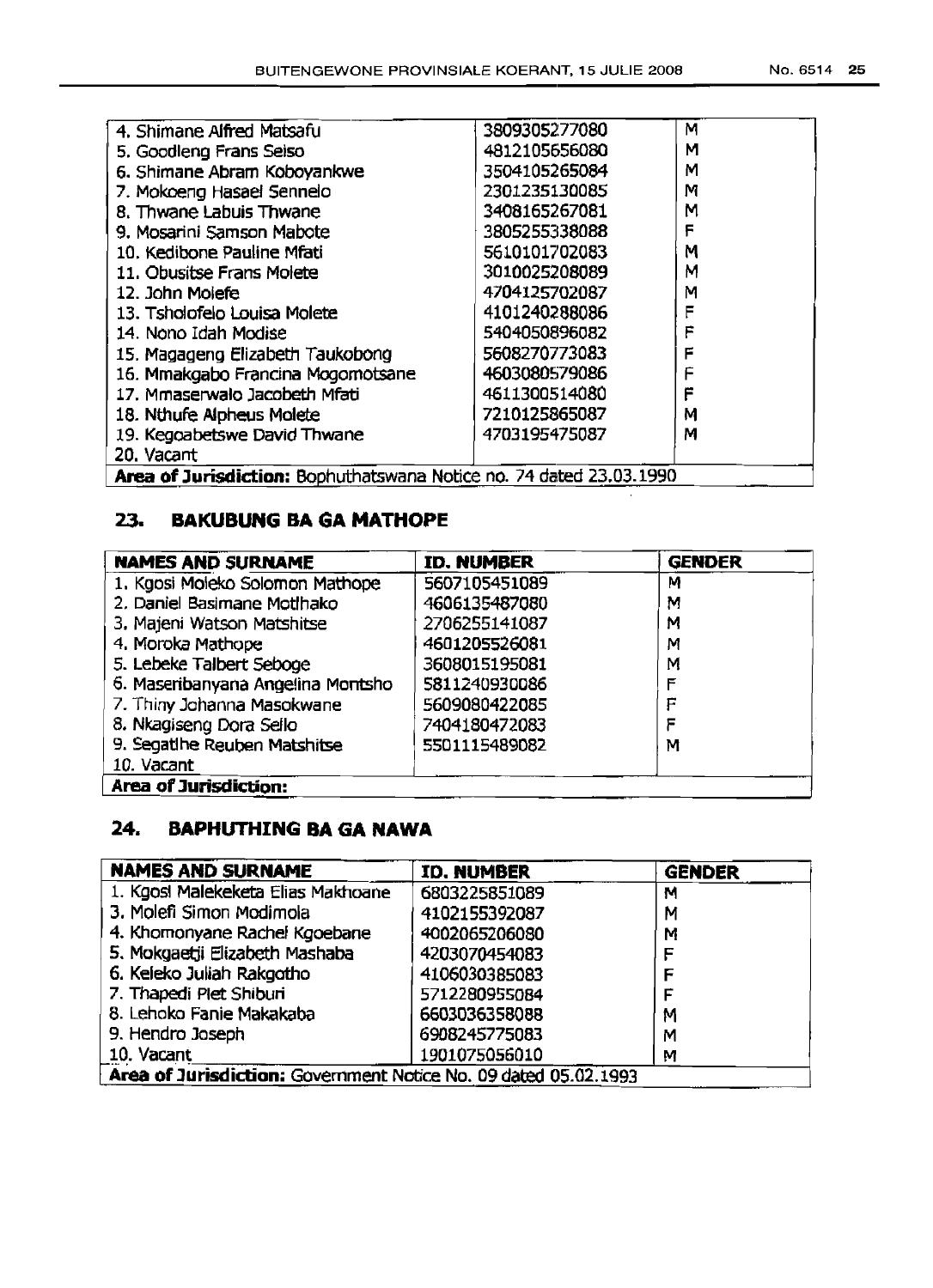#### 25~ BAKGATLA SA MOCHA

| <b>NAMES AND SURNAME</b>                                         | <b>ID. NUMBER</b> | <b>GENDER</b> |
|------------------------------------------------------------------|-------------------|---------------|
| 1. Kgosi Busang Mmutle Maubane                                   | 6803037567089     | м             |
| 2. Seleiki Nancy Maubane                                         | 2509070192081     | F             |
| 3. Modise Eliphus Mokwena                                        | 3312075178083     | м             |
| 4. Mogoape Sophie Monaledi                                       | 3411110442080     | F             |
| 5. Ramenyatso Bethuel Masote                                     | 3303035927081     | M             |
| 6. Matsie Joyce Maubane                                          | 4206150559085     | F             |
| 7. Boy Andries Modise                                            | 3009095313084     | м             |
| 8. Maditsi Abner Maponya                                         | 6302055832987     | м             |
| 9. Setoki Ezekiel Makete                                         | 4101115461081     | М             |
| 10. Ratthage Phillip Mphake                                      | 6306066588085     | м             |
| 11. Mbosha Abram Ngoma                                           | 2812205180082     | м             |
| 12. Gladys Ndialane                                              | 6801050690085     | F             |
| 13. Mareledi Rachel Monaledi                                     | 7707300559088     | F             |
| 14. Simon Boy Letshwene                                          | 4005145201088     | м             |
| 15. Vacant                                                       |                   |               |
| Area of Jurisdiction: Government Notice No. 230 dated 18.10.1991 |                   |               |

## 26. BAKGATLA BA MOSETLHA

| <b>NAMES AND SURNAME</b>                                        | ID. NUMBER    | <b>GENDER</b> |
|-----------------------------------------------------------------|---------------|---------------|
| 1. Kgosi Motshegwa Hendrick Makapan                             | 4812085356087 | M             |
| 2. Tau Samuel Malebye                                           | 1904205166087 | м             |
| 3. Matanyane George Malebye                                     | 3012125373086 | м             |
| 4. Mathibe Hendrick Makapane                                    | 3802035335088 | M             |
| 5. Mpanyana Paul Malebye                                        | 3401315075082 | м             |
| 6. Kotu Stephens Sepeng                                         | 2808085610081 | м             |
| 7. Mogotsi Alpheus Setshedi                                     | 3801017329085 | м             |
| 8. Nkitseng Paul Malebye                                        | 3203195214082 | м             |
| 9. Mmadikwatla Rebecca Mareme                                   | 4303290391089 | F             |
| 10. Mokete Rachel Sepeng                                        | 4606100655083 | F             |
| 11. Malebye Solomon Mfolo                                       | 5709075902081 | м             |
| 12. Malatse Hendrick Tsheule                                    | 4702215589083 | M             |
| 13. Segapo Elizabeth Motswane                                   | 4709250536085 | F             |
| 14. Nteseng Elizabeth Molapo                                    | 5812051052085 | F             |
| 15. Tiny Lydia Sealetsa                                         | 6108120846089 | F             |
| 16. Fishi Petrus Mokwena                                        | 4403075316085 | M             |
| 17. Mabyalana Elizabeth Ntlhane                                 | 4303230350088 | F             |
| 18. Meisie Masetumo Manamela                                    | 6310280968089 | F             |
| 19. Vacant                                                      |               |               |
| 20. Vacant                                                      |               |               |
| Area of Jurisdiction: Government Notice No. 10 dated 15.02.1991 |               |               |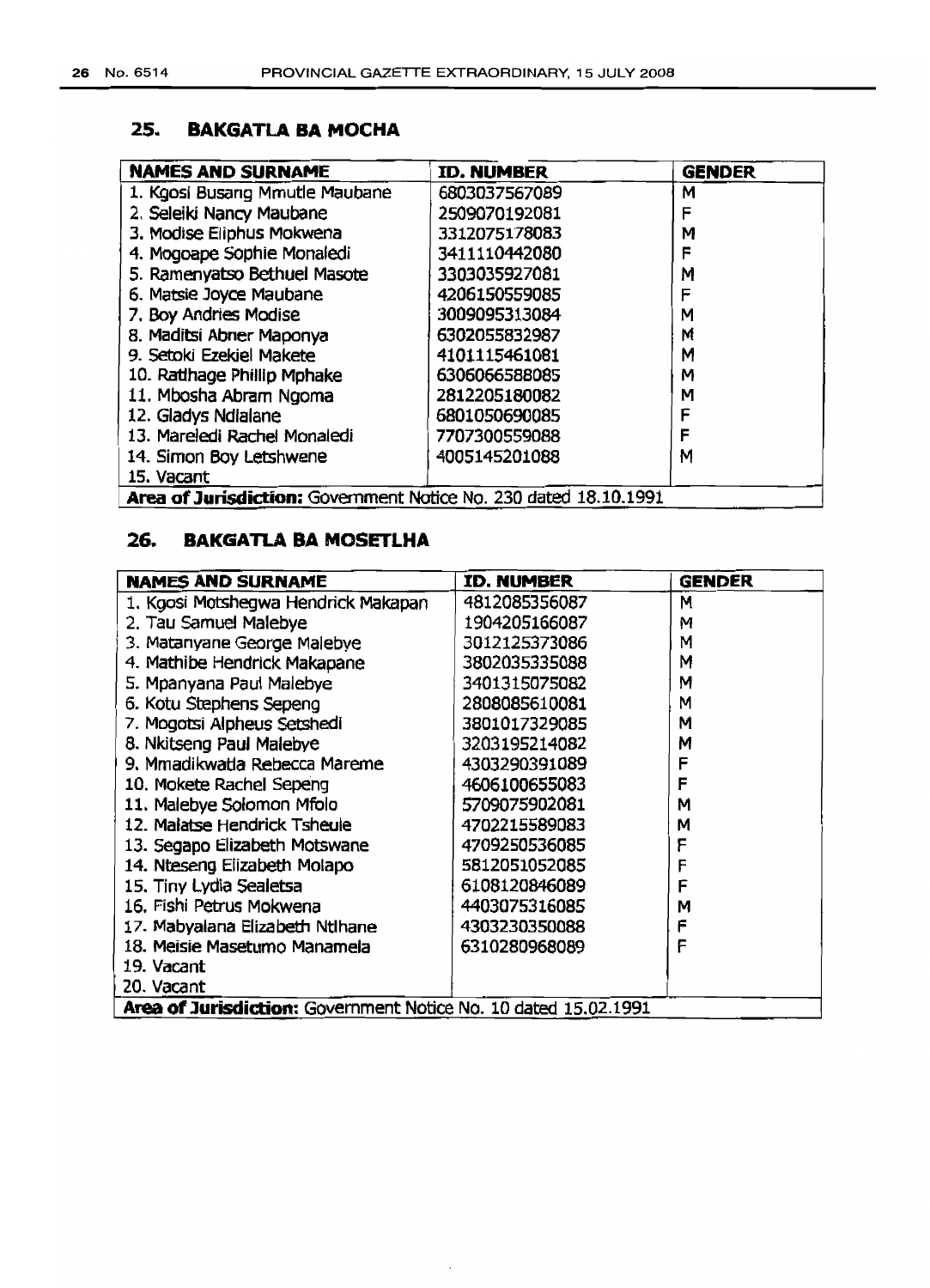#### **27. BAHWADUBA**

| <b>NAMES AND SURNAME</b>                                        | <b>ID. NUMBER</b> | <b>GENDER</b> |
|-----------------------------------------------------------------|-------------------|---------------|
| 1. Kgosi Lepono Jacob Mathibe                                   | 5006175667086     | M             |
| 2. Lucas Popo Swaratihe                                         | 4310095260088     | М             |
| 3. Lerothodi Jacob Mathibe                                      | 5011265713083     | M             |
| 4. Setumo Simon Kgatle                                          | 3504185149083     | M             |
| 5. Ramoagi Daniel Madumo                                        | 4508095445084     | M             |
| 6. Ralekoko Reinet Letihage                                     | 4412105283082     | M             |
| 7. Mabua Pius Phetihe                                           | 4005145201088     | М             |
| 8. Pauline Makopo                                               | 7106050773082     | F             |
| 9, Dimakatso Annah Semakane                                     | 5904160641088     | F             |
| 10. Mashikwane Caroline Mashiangwako                            | 5109200552085     | F             |
| 11. Moripi Reuben Botolo                                        | 4406225466080     | F             |
| 12. Sarah Giane Chauke                                          | 5304120726089     | F             |
| 13. Matlakala Maria Sehlabi                                     | 7802120718087     | F             |
| 14. Semauso Thomas Mathabe                                      | 3309065201081     | м             |
| 15. Vacant                                                      |                   |               |
| Area of Jurisdiction: Government Notice No. 32 dated 15.03.1991 |                   |               |

## **28. BAKGATLA BA MMAKAU**

| <b>NAMES AND SURNAME</b>                                         | <b>I.D NUMBER</b> | <b>GENDER</b> |
|------------------------------------------------------------------|-------------------|---------------|
| 1. Kgosi Sepholo Petrus Motsepe                                  | 3910255347087     | м             |
| 2. Mogoro Joseph Motsepe                                         | 4208275524085     | м             |
| 3. Phistus Baile Motsepe                                         | 5803035258088     | M             |
| 4. Mpono Abram Motsepe                                           | 5502045213089     | м             |
| 5. Boy Abram Nthite                                              | 3007065319081     | м             |
| 6. Motihabe Ben Diale                                            | 5203036295082     | M             |
| 7. Molefe Nicholas Moumakwe                                      | 4208285574088     | M             |
| 8. Kgogo Andries Matlou                                          | 2705055326088     | м             |
| 9. Boikhutso Louisa Mmamutla                                     | 4208280459087     | F             |
| 10. Mmankoma Elizabeth Bafedile                                  | 5801012423089     |               |
| 11. Malebo Louisa Mathibedi                                      | 5005250831082     |               |
| 12. Magadifele Sophy Mohane                                      | 4705210591087     |               |
| 13. Saadigolo Getrude Motsepe                                    | 4306260177081     | F             |
| 14. Morapi David Nkoana                                          | 4406155200087     | м             |
| 15. Mangwedi Patrick Sekgothe                                    | 4707185613086     | м             |
| Area of Jurisdiction: Government Notice No. 182 dated 14.08.1992 |                   |               |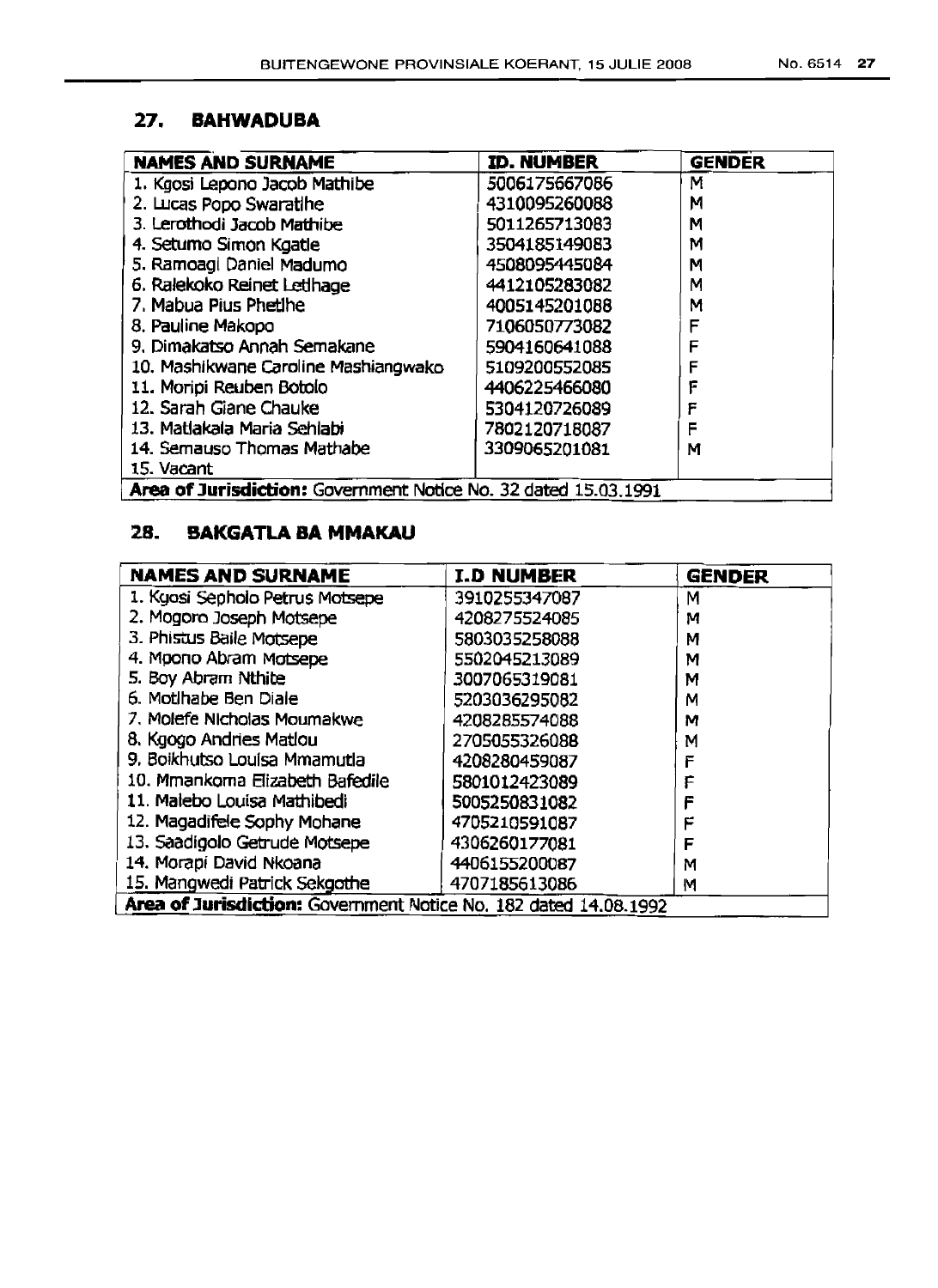#### **29. BATAUNG SA HLALELE**

| <b>NAMES AND SURNAME</b>                                        | ID. NUMBER    | <b>GENDER</b> |  |
|-----------------------------------------------------------------|---------------|---------------|--|
| 1. Kgosi Mohau David Lion                                       | 3901045471089 | M             |  |
| 2. Mohapi Ephraim Lion                                          | 5002255275084 | M             |  |
| 3. Tsholo Essau Masitha                                         | 4406055293083 | м             |  |
| 4. Pontso Esther Lion                                           | 4901260575084 | F             |  |
| 5. Teboho John Lemphane                                         | 4302155282986 | м             |  |
| 6. Molemohi Jacob Mooko                                         | 5802225378086 | M             |  |
| 7. Leiuma Nathaniel Mohale                                      | 3708275269087 | м             |  |
| 8. Mosa Sarah Lion                                              | 4207260318081 | F             |  |
| 9. Nomangisi Olgah Rantekoa                                     | 6807240849085 | F             |  |
| 10. Sabata Samuel Malia                                         | 5003275502085 | м             |  |
| 11. Mmasefadi Alina Lebetsa                                     | 8103210288084 | F             |  |
| Area of Jurisdiction: Government Notice No. 42 dated 22.03.1991 |               |               |  |

## **30. RAPO SA MOGALE**

| <b>NAMES AND SURNAME</b>       | <b>ID. NUMBER</b> | <b>GENDER</b> |
|--------------------------------|-------------------|---------------|
| 1. Kgosi Bob Edward Mogale     | 5204285807080     | M             |
| 2. Radikobonyana Emias Mogale  | 4206175361087     | M             |
| 3. Meshack Joseph Mohale       | 6402026025082     | M             |
| 4. Solly Butty Mogale          | 4805155782087     | M             |
| 5. George Jors Mogale          | 4001255418083     | M             |
| 6. David Mogale                | 5212185684087     | M             |
| 7. Ramogapi Israel Moerane     | 5507055453087     | M             |
| 8. Masilo Joseph Maimane       | 3401255091081     | м             |
| 9. Abinar Ophniel Molotsane    | 6909295825083     | M             |
| 10. Joseph Oudi Modisakeng     | 4209185454082     | M             |
| 11. Toiki William Maimane      | 4012155475081     | M             |
| 12. Diphofo William Mafate     | 5204265770084     | M             |
| 13. Mokatsi Keneth Kgobane     | 4809225523083     | м             |
| 14. Marang Silas Kwapeng       | 4001016288080     | M             |
| 15. Martin Makoe               | 5905085718083     | М             |
| 16. Bereng Peter Setuke        | 4109065476082     | М             |
| 17. Lesley Alpheus Nthodi      | 7110065725087     | М             |
| 18. Margaret Caroline Moate    | 5211030730087     | F             |
| 19. Bafedile John Noube        | 7202027800080     | M             |
| 20. Sello Andrew Sanyane       | 7001126218081     | M             |
| 21. Charles Kgosiemang         | 6611105945081     | M             |
| 22. Motlalepula Louisa Poo     | 7801310530088     | F             |
| 23. Cathrine Joyce Moerane     | 4903030835087     | F             |
| 24. Tshinanki Jacob Motihasedi | 6409175849089     | м             |
| 25. Snuki Herman Morare        | 4404115215089     | M             |
| 26. Petlele Mary Mojaki        | 7702140291083     | F             |
| 27. Moremi David Makgale       | 5212235792088     | M             |
| 28. Christina Sekomeng         | 5406260935089     | F             |